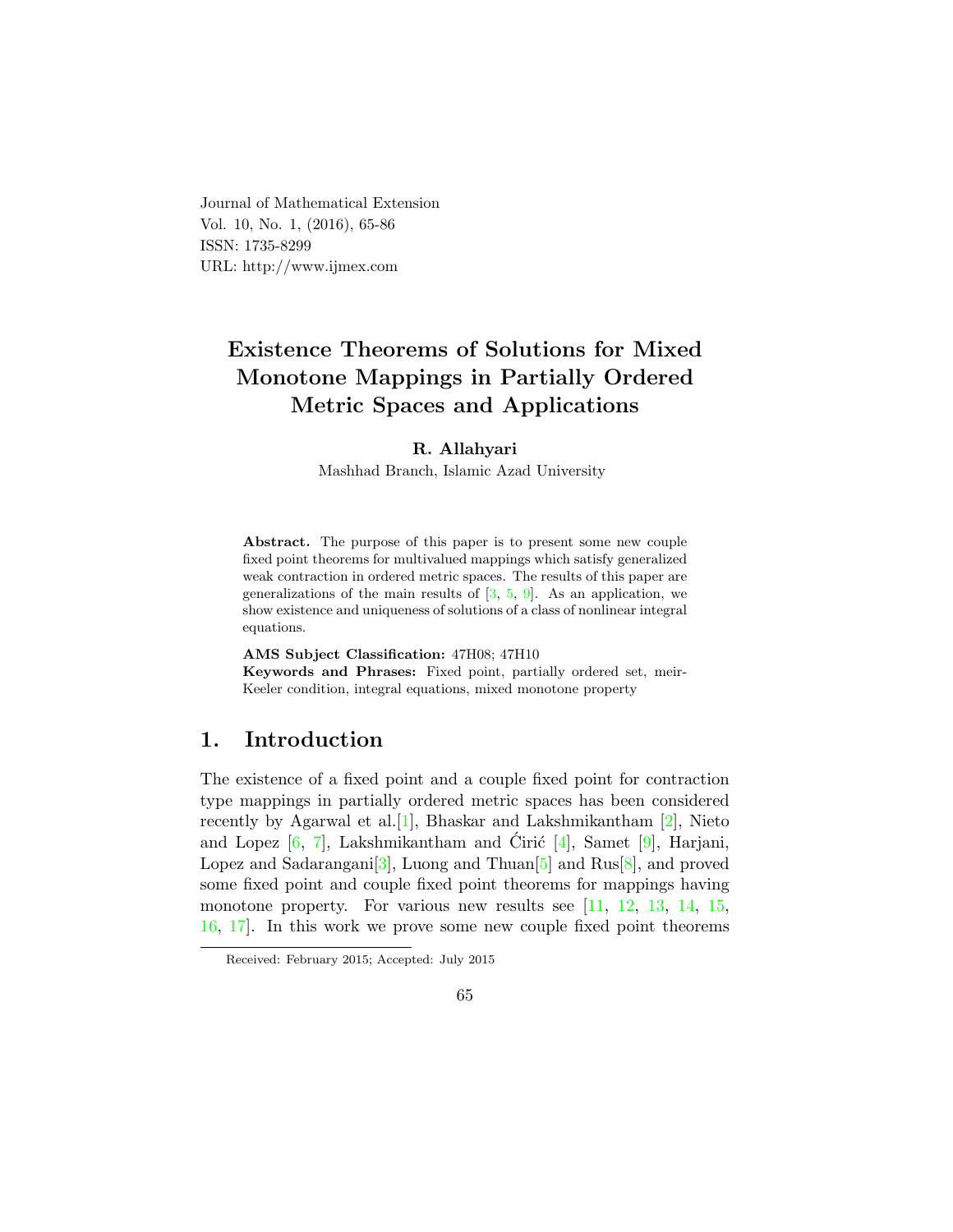for multivalued mappings which satisfy generalized weak contraction in ordered metric spaces. Let  $(X, \preceq)$  be a partially ordered metric space. For  $x, y \in X$ , set:

$$
[x, y] = \{ z \in X | x \preceq z \preceq y \},
$$

$$
(-\infty, x] = \{ z \in X | z \preceq x \},
$$

$$
[x, \infty) = \{ z \in X | z \succeq x \}.
$$

Let  $(X, \preceq)$  be a partially ordered set and  $A : X \times X \longrightarrow X$ , we say that A has the mixed monotone property if A is nondecreasing in the first argument and nonincreasing in the second argument, i.e.

$$
x_1, x_2, y \in X, \qquad x_1 \preceq x_2 \Longrightarrow A(x_1, y) \preceq A(x_2, y),
$$

and

$$
y_1, y_2, x \in X
$$
,  $y_1 \preceq y_2 \Longrightarrow A(x, y_1) \succeq A(x, y_2)$ .

A pair  $(x, y) \in X \times X$  is called a coupled fixed point of a bivariate mapping A if

$$
A(x, y) = x \quad and \quad A(y, x) = y.
$$

Also a point  $x \in X$  is called a fixed point of A if  $A(x, x) = x$ .

Let  $(X, d)$  be a metric space and  $\varphi : X \longrightarrow \mathbb{R}$  be a function. Define the relation " $\preceq$ " on X by

$$
x \preceq y \Longleftrightarrow d(x, y) \le \varphi(x) - \varphi(y).
$$

Then " $\preceq$ " is a partial order on X and  $(X, \preceq)$  is called an ordered metric space induced by  $\varphi$  (see [\[10\]](#page-21-7)).

In [\[10\]](#page-21-7) Zhang proved the following interesting result on the existence coupled fixed point for multivalued mappings.

**Theorem 1.1.** [\[10\]](#page-21-7) Let  $(X, d)$  be a complete metric space,  $\varphi : X \longrightarrow \mathbb{R}$ be a function bounded below, and  $\preceq$  be the order in X induced by  $\varphi$ . Let  $F: X \times X \longrightarrow 2^X$  be a multivalued mapping and  $M = \{(x, y) | x \preceq$ y and  $F(x, y) \cap [x, +\infty) \neq \emptyset$  and  $F(y, x) \cap (-\infty, y] \neq \emptyset$ . Suppose that: (i) F is upper semi-continuous, that is,  $x_n \in X$ ,  $y_n \in X$  and  $z_n \in Y$  $F(x_n, y_n)$ , with  $x_n \longrightarrow x_0$ ,  $y_n \longrightarrow y_0$  and  $z_n \longrightarrow z_0$  imply  $z_0 \in F(x_0, y_0)$ ; (ii) For each  $(x, y) \in M$ , there is  $(u, v) \in M$  such that  $u \in F(x, y) \cap M$  $[x, +\infty)$  and  $v \in F(y, x) \cap (-\infty, y]$ ;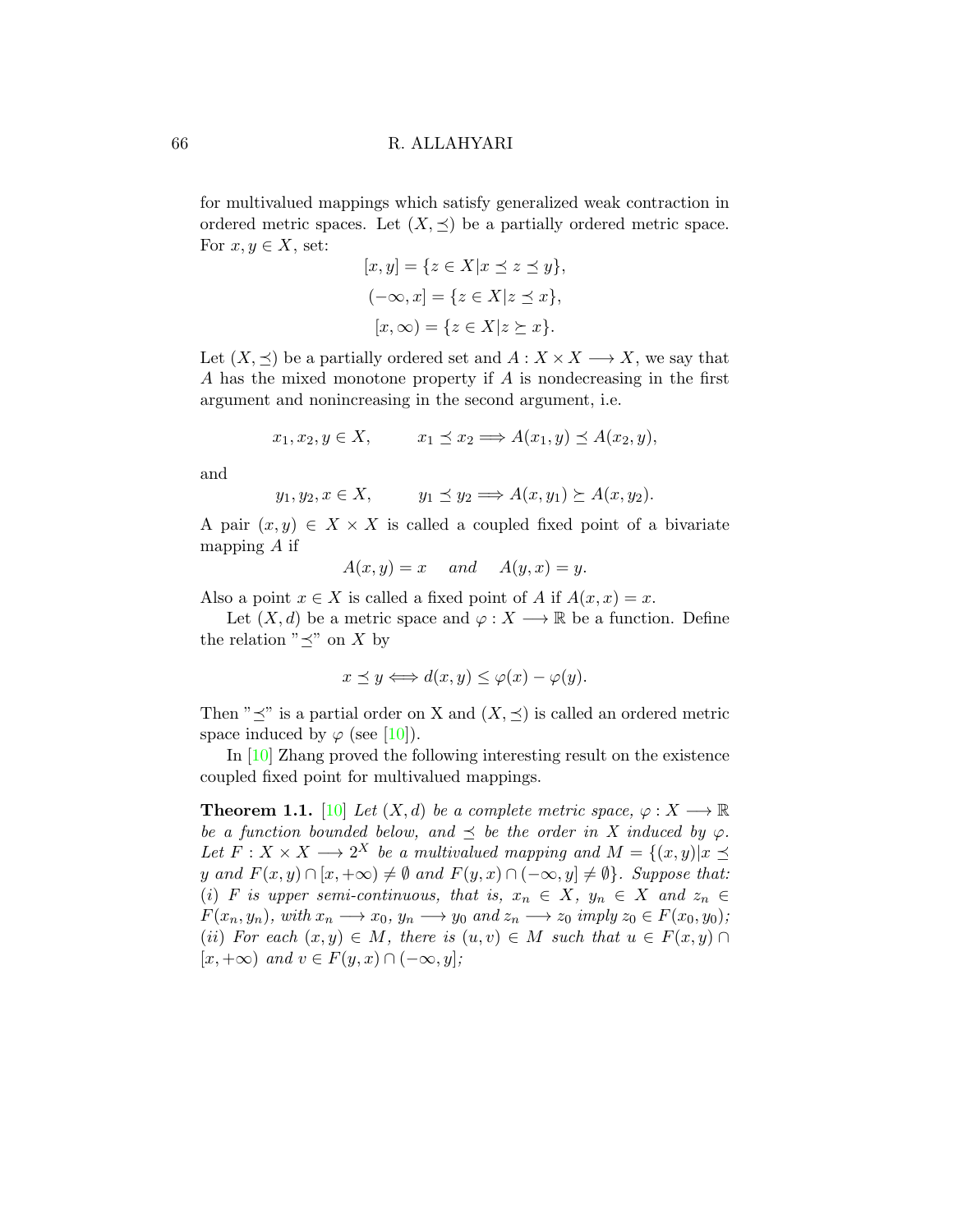(iii)  $M \neq \emptyset$ . Then F has a couple fixed point  $(x^*, y^*)$ , i.e.  $x^* \in F(x^*, y^*)$ and  $y^* \in F(y^*, x^*)$ , and there exist two sequences  $\{x_n\}$  and  $\{y_n\}$  with

$$
x_{n-1} \preceq x_n \in F(x_{n-1}, y_{n-1}), y_{n-1} \succeq y_n \in F(y_{n-1}, x_{n-1})
$$

such that  $x_n \longrightarrow x^*$  and  $y_n \longrightarrow y^*$ .

**Definition 1.2.** A double sequence of real numbers is a function  $S$ :  $\mathbb{N} \times \mathbb{N} \longrightarrow \mathbb{R}$ . We shall use the notation  $\{S(n,m)\}$  or  $\{S_{n,m}\}$ . We say that a double sequence  $\{S_{n,m}\}\$  converges to  $a \in \mathbb{R}$  and we write  $S_{n,m} \longrightarrow a$ , if the following condition is satisfied: For every  $\varepsilon > 0$ , there exists  $N \in \mathbb{N}$  such that

$$
|S_{n,m} - a| < \varepsilon, \qquad \text{for all } n, m \ge N.
$$

**Definition 1.3.** [\[3\]](#page-20-0) An altering distance function is a function  $\theta$ :  $[0, \infty) \longrightarrow [0, \infty)$  satisfy:

(i)  $\theta$  is continuous and nondecreasing,

(ii)  $\theta(t) = 0 \Longleftrightarrow t = 0$ .

**Definition 1.4.** [\[3\]](#page-20-0) Let  $\Psi$  denote all functions  $\psi : [0, \infty) \longrightarrow [0, \infty)$ satisfy:  $\lim_{s \to p} \psi(s) > 0$  for all  $p > 0$  and  $\lim_{s \to 0} \psi(s) = 0$ .

Notice that if  $\theta$  is an altering distance function therefore  $\theta \in \Psi$ . Here we define a new class of control functions.

**Definition 1.5.** Let  $\Phi$  denote all functions  $\phi : [0, \infty) \times [0, \infty) \longrightarrow [0, \infty)$ satisfy:

(i)  $\phi$  is nondecreasing for each argument, (ii)  $\phi(t_1 + t_2, s_1 + s_2) \leq \phi(t_1, s_1) + \phi(t_2, s_2),$  $\label{eq:4} \text{(iii)}~\phi(t_{n,m},s_{n,m})\longrightarrow 0 \Longleftrightarrow s_{n,m}\longrightarrow 0~,~~\widetilde{t}_{n,m}\longrightarrow 0,$ (iv)  $\phi(t, s) = 0 \Longleftrightarrow t = s = 0.$ 

**Example 1.6.** If  $a, b \in \mathbb{R}^+$ ,  $n \in \mathbb{N}$  then  $\phi_1(t, s) = at + bs$ ,  $\phi_2 =$ **Example 1.0.** If  $a, b \in \mathbb{R}^3$ ,  $n \in \mathbb{N}$  then  $\varphi_1(t, s) = at + bs$ ,  $\varphi_2 = \max(at, bs), \phi_3 = \ln(at + bs + 1), \phi_4 = \sqrt[n]{ax + by}$  and  $\phi_5 = \sqrt[n]{\max(ax, by)}$ are in  $\Phi$  .

<span id="page-2-0"></span>**Definition 1.7.** Let  $(X, \preceq)$  be a partially ordered set. We say that  $F: X \times X \longrightarrow 2^X$  has condition C if  $\{x_n\}$  be an increasing sequence and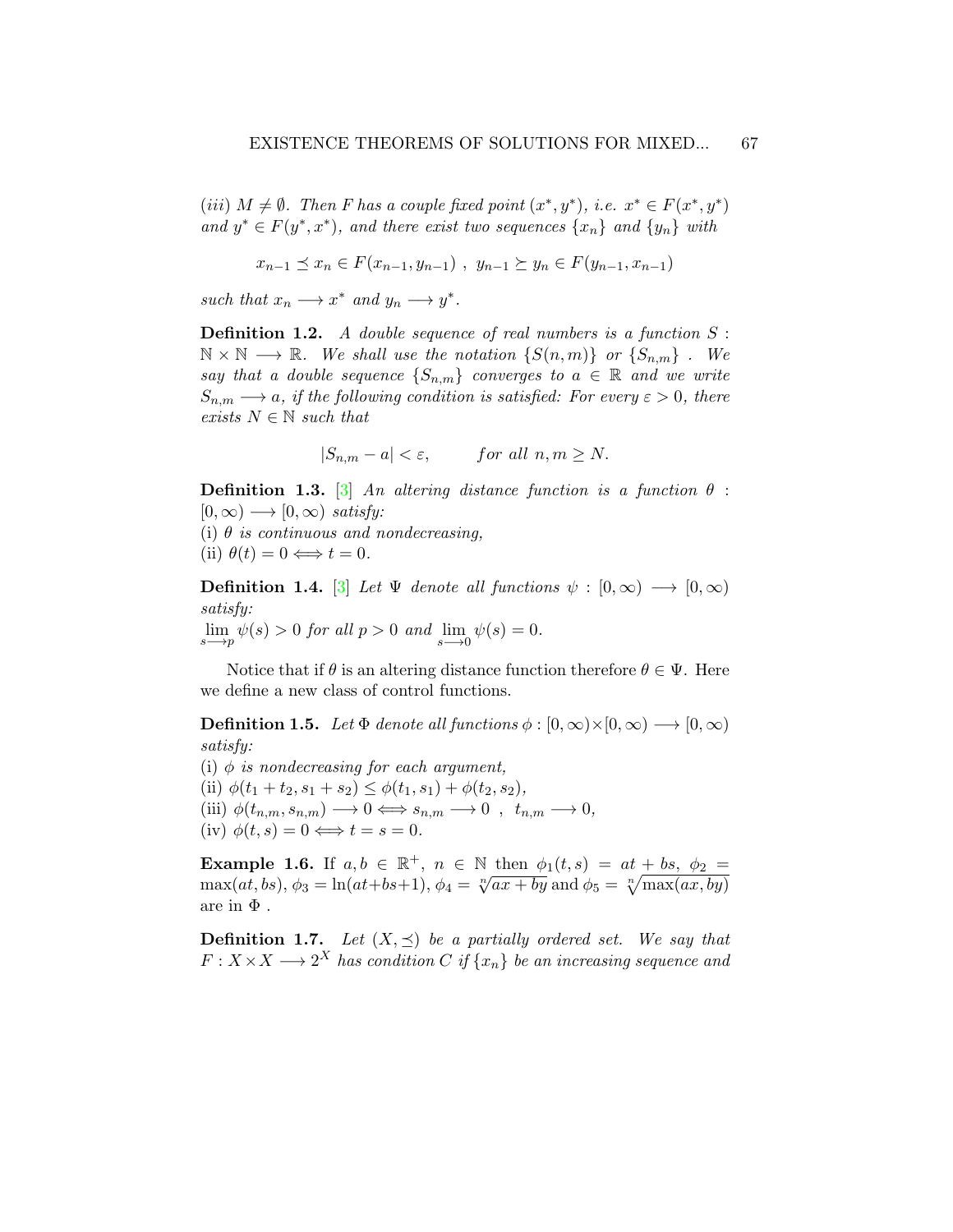${y_n}$  be a decreasing sequence in X and  $z_n \in F(x_n, y_n)$  such that  $x_n \longrightarrow$  $x_0, y_n \longrightarrow y_0$  and  $z_n \longrightarrow z_0$  implies  $z_0 \in F(x_0, y_0)$ , and  $H(x, y) :=$  $F(y, x)$  has this property too.

**Remark 1.8.** Notice that if  $F$  is upper semi-continuous then  $F$  has condition C but the converse is needs not to be true.

## 2. Couple Fixed Point Theorem and Meir-Keeler Condition

In this section we introduce the notion of  $\phi$ -Meir-Keeler type functions and prove a couple fixed point theorem. Let

$$
M_F = \{(x, y) | F(x, y) \cap [x, +\infty) \neq \emptyset \text{ and } F(y, x) \cap (-\infty, y] \neq \emptyset \}.
$$

**Definition 2.1.** Let  $(X, \preceq)$  be a partially ordered set, d a metric on X and  $\phi \in \Phi$ . We say that a mapping  $F : X \times X \longrightarrow 2^X$  is  $\phi$ -Meir-Keeler function if for each  $\varepsilon > 0$  there exists  $\delta = \delta(\varepsilon) > 0$ such that  $x_1 \preceq x_2, y_1 \succeq y_2, (x_i, y_i) \in M_F$ ,  $p_i \in F(x_i, y_i) \cap [x_i, +\infty)$ ,  $q_i \in F(y_i, x_i) \bigcap (-\infty, y_i]$  for  $i = 1, 2$  and

$$
\varepsilon \le \phi(d(x_1, x_2), d(y_1, y_2)) < \varepsilon + \delta,
$$

then we have

$$
\phi(d(p_1, p_2), d(q_1, q_2)) < \varepsilon.
$$

<span id="page-3-0"></span>**Theorem 2.2.** Let  $(X, \preceq)$  be a partially ordered set and d a complete metric on X. Let  $F: X \times X \longrightarrow 2^X$  be a multivalued mapping and  $M \neq \emptyset$ . Suppose that:

(i) F has condition C and there exists  $\phi \in \Phi$  such that F be a  $\phi$ -Meir-Keeler function;

(ii) For each  $(x, y) \in M_F$ , there is  $(u, v) \in M$  such that  $u \in F(x, y)$  $\bigcap [x, +\infty)$  and  $v \in F(y, x) \bigcap (-\infty, y]$ . Then F has a coupled fixed point  $(x^*, y^*)$  and there exist two sequences  $\{x_n\}$  and  $\{y_n\}$  with

$$
x_{n-1} \preceq x_n \in F(x_{n-1}, y_{n-1}), y_{n-1} \succeq y_n \in F(y_{n-1}, x_{n-1}),
$$

such that  $x_n \longrightarrow x^*$  and  $y_n \longrightarrow y^*$ .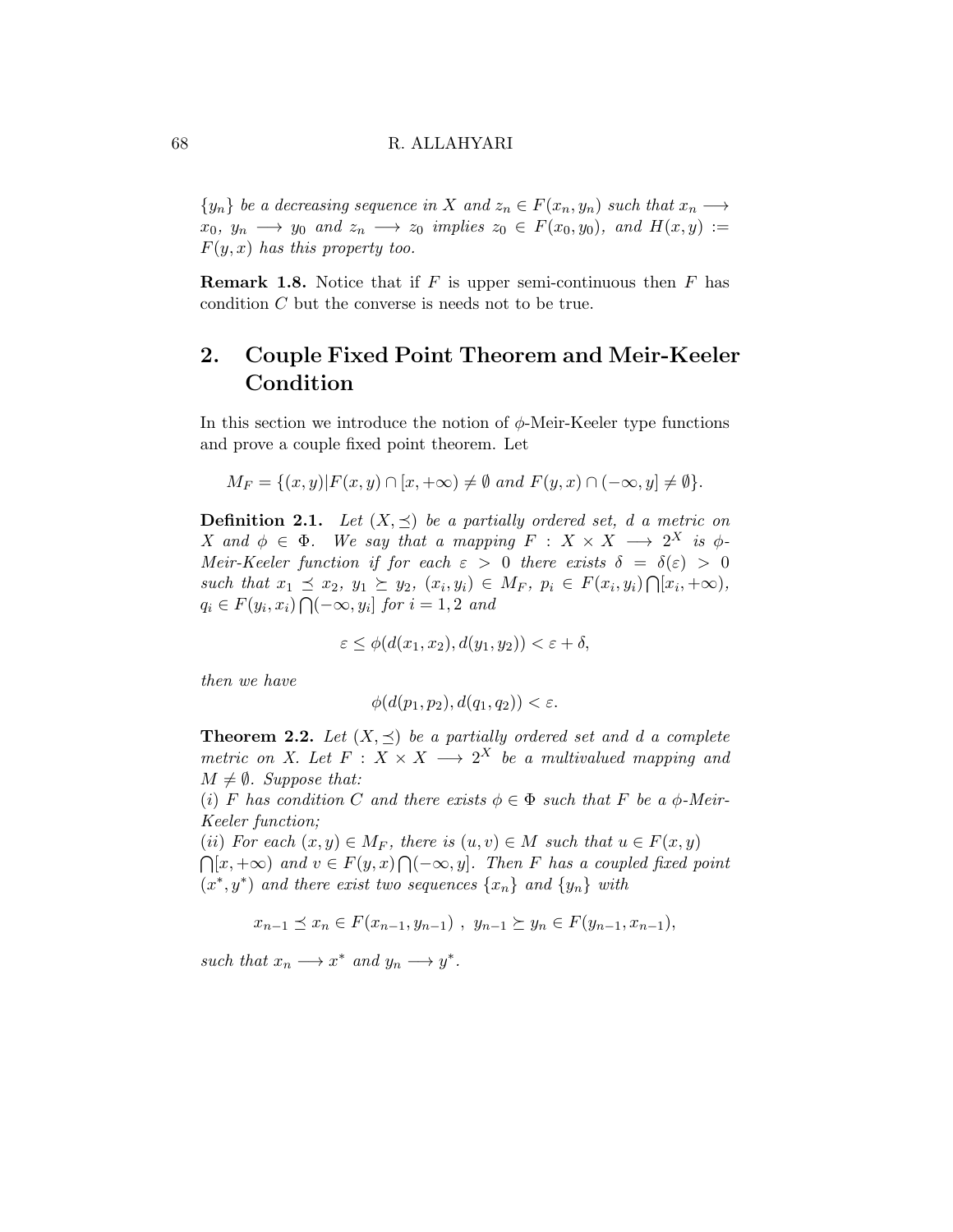**Proof.** Take  $(x_0, y_0) \in M_F$ . From (ii) there exists  $(x_1, y_1) \in M_F$  such that  $x_1 \in F(x_0, y_0), x_0 \preceq x_1, y_1 \in F(y_0, x_0)$  and  $y_1 \preceq y_0$ . Again from (ii) there exists  $(x_2, y_2) \in M_F$  such that  $x_2 \in F(x_1, y_1), x_1 \preceq x_2$ ,  $y_2 \in F(y_1, x_1)$  and  $y_2 \preceq y_1$ . Continuing this procedure, we get two sequences  $\{x_n\}$  and  $\{y_n\}$  satisfying  $(x_n, y_n) \in M_F$ ,

$$
x_{n-1} \le x_n \in F(x_{n-1}, y_{n-1}), \qquad n \ge 1,
$$

and

$$
y_{n-1} \ge y_n \in F(y_{n-1}, x_{n-1}), \qquad n \ge 1.
$$

If  $(x_n, y_n) = (x_{n-1}, y_{n-1})$  then  $x_n \in F(x_{n-1}, y_{n-1}) = F(x_n, y_n)$  and  $y_n \in F(x_n, y_n)$  $F(y_{n-1}, x_{n-1}) = F(y_n, x_n)$  which imply  $(x_n, y_n)$  is a coupled fixed point. Without restriction of the generality, we can suppose that  $(x_n, y_n) \neq$  $(x_{n-1}, y_{n-1}).$ 

claim 1:  $\phi(d(x_n, x_{n+1}), d(y_n, y_{n+1})) \longrightarrow 0$  as  $n \longrightarrow \infty$ . Define  $\varepsilon_n = \phi(d(x_n, x_{n-1}), d(y_n, y_{n-1}))$  and  $\delta_n = \delta(\varepsilon_n)$ . By definition of  $x_n, y_n$  and  $\varepsilon_n < \delta_n + \varepsilon_n$  we have

$$
\varepsilon_{n+1} = \phi(d(x_{n+1}, x_n), d(y_{n+1}, y_n)) < \varepsilon_n = \phi(d(x_n, x_{n-1}), d(y_n, y_{n-1})).
$$

So  $\varepsilon_n$  is a positive decreasing sequence of real numbers thus, there is an  $r \geq 0$  such that  $\varepsilon_n \longrightarrow r$ . We shall show that  $r = 0$ . If  $r \neq 0$ , there exists  $N_0$  such that  $n > N_0$  implies  $r \leq \varepsilon_n < r + \delta(r)$ , therefore by the definition of  $\phi$ -Meir-Keeler,  $\varepsilon_{n+1} < r$  which is a contradiction, so  $r = 0$ .

claim 2:  $\{x_n\}$  and  $\{y_n\}$  are Cauchy sequences. Let  $\varepsilon > 0$ , it follows from claim1 that there exists  $k \in \mathbb{N}$  such that

<span id="page-4-1"></span>
$$
\phi(d(x_n, x_{n+1}), d(y_n, y_{n+1})) < \delta(\varepsilon). \tag{1}
$$

Without restriction of the generality, we can suppose that  $\delta(\varepsilon) \leq \varepsilon$ . Consider the set  $\Lambda \subset X \times X$  is defined by:

$$
\Lambda := \{(x, y) | y \preceq y_k, x \succeq x_k, (x, y) \neq (x_k, y_k) \text{ and } \phi(d(x_k, x), d(y_k, y)) < \varepsilon + \delta(\varepsilon)\}.
$$

We prove that if  $u \in F(x, y) \cap [x, +\infty), v \in F(y, x) \cap (-\infty, y]$  then

<span id="page-4-0"></span>
$$
(u, v) \in \Lambda \text{ whenever } (x, y) \in \Lambda. \tag{2}
$$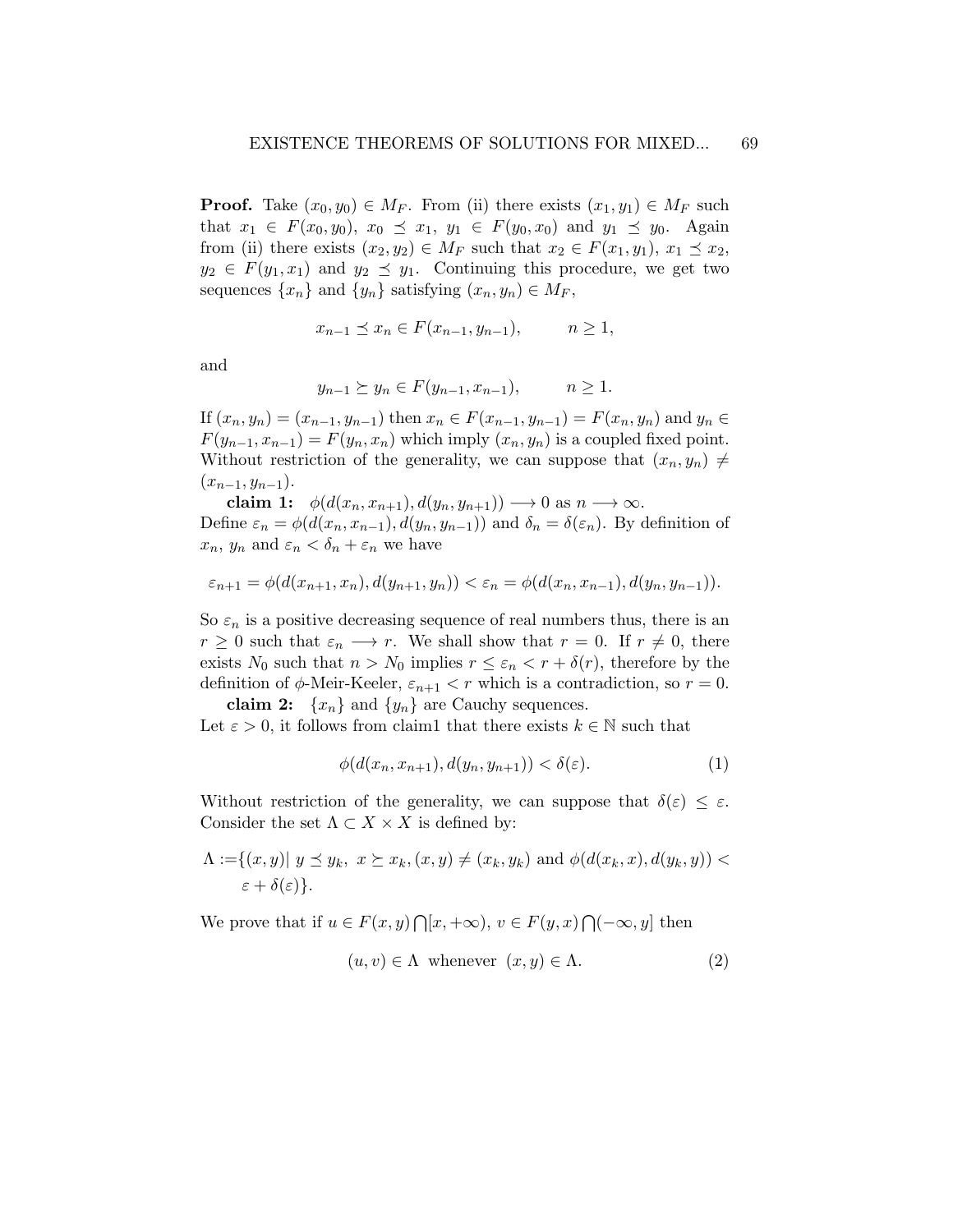Let  $(x, y) \in \Lambda$ , by the property of subadditivity of  $\phi$  and triangle inequality, we have:

$$
\phi(d(x_k, u), d(y_k, v)) \leq \phi(d(x_k, x_{k+1}), d(y_k, y_{k+1})) + \phi(d(x_{k+1}, u), d(y_{k+1}, v)) < \delta(\varepsilon) + \phi(d(x_{k+1}, u), d(y_{k+1}, v)).
$$

Now we distinguish two cases:

I) If  $\phi(d(x_k, x), d(y_k, y)) \leq \varepsilon$  then by the definition of  $\phi$ -Meir-Keeler we get

<span id="page-5-0"></span>
$$
\phi(d(x_k, u), d(y_k, v)) < \delta(\varepsilon) + \varepsilon. \tag{3}
$$

II) If  $\varepsilon < \phi(d(x, x_k), d(y, y_k)) \leq \varepsilon + \delta(\varepsilon)$  then

$$
\phi(d(x_{k+1},u),d(y_{k+1},v)<\varepsilon,
$$

hence

<span id="page-5-1"></span>
$$
\phi(d(x_k, u), d(y_k, v)) \le \delta(\varepsilon) + \phi(d(x_{k+1}), u)), d(y_{k+1}, v)) \le \delta(\varepsilon) + \varepsilon. \tag{4}
$$

Therefor by  $(3)$ ,  $(4)$  we have

<span id="page-5-2"></span>
$$
\phi(d(x_k, u), d(y_k, v)) \le \delta(\varepsilon) + \varepsilon. \tag{5}
$$

Now we show that  $u \succeq x, v \preceq y$  and  $(u, v) \neq (x_k, y_k)$ . Since  $u \in [x, \infty)$ ,  $v \in (-\infty, y]$  and  $(x, y) \neq (x_k, y_k)$  we get

<span id="page-5-3"></span>
$$
x_k \preceq x \preceq u \ , \ y_k \succeq y \succeq v \ and \ (u, v) \neq (x_k, y_k). \tag{6}
$$

By  $(5)$  and  $(6)$  we deduce that  $(2)$  holds. Using  $(1)$  and  $(2)$  we have  $(x_{k+1}, y_{k+1}) \in \Lambda$ . Thus, by induction  $(x_n, y_n) \in \Lambda$  for every  $n \geq k$ . Again using the property of subadditivity of  $\phi$  and triangle inequality we get

<span id="page-5-4"></span>
$$
\begin{array}{lcl} \phi(d(x_n, x_m), d(y_n, y_m)) & \leq & \phi(d(x_k, x_m), d(y_k, y_m)) + \phi(d(x_k, x_n), d(y_k, y_n)) \\ & < & 2(\varepsilon + \delta(\varepsilon)) \\ & & \leq & 4\varepsilon, \end{array}
$$

for all  $n, m > k$ . Then,  $\phi(d(x_n, x_m), d(y_n, y_m)) \longrightarrow 0$  and by property (iii) of Definition [1.7](#page-2-0) we have  $d(x_n, x_m) \rightarrow 0$  and  $d(y_n, y_m) \rightarrow 0$ , hence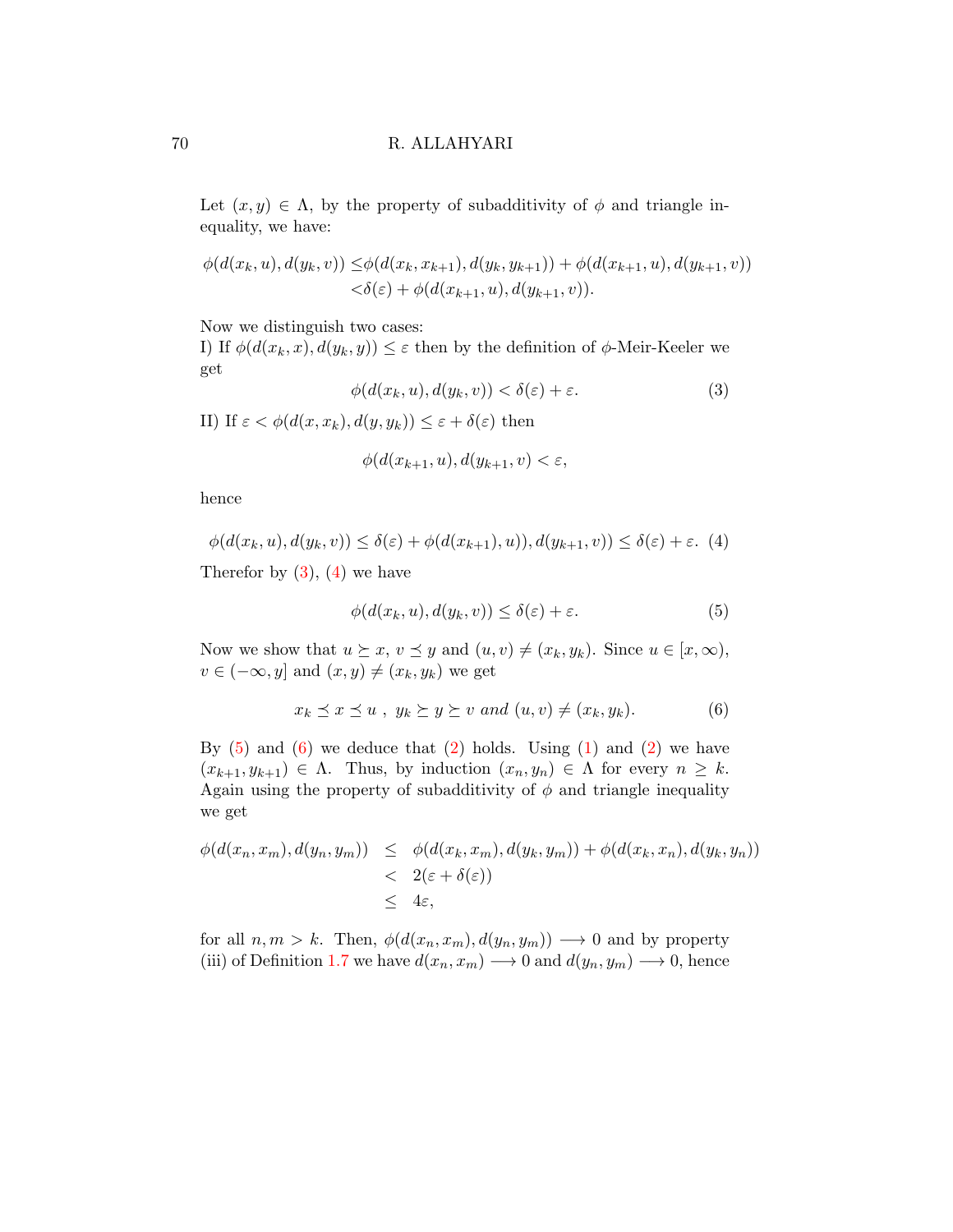${x_n}$  and  ${y_n}$  are Cauchy sequences. Since  $(X, d)$  is a complete metric space, there exists  $(x^*, y^*)$  such that

$$
x_n \longrightarrow x^*, \ y_n \longrightarrow y^* \quad as \quad n \longrightarrow \infty,
$$

and with the condition C we have  $x^* \in F(x^*, y^*)$  and  $y^* \in F(y^*, x^*)$ . This shows that  $F$  has a coupled fixed point and there exist two sequences  $\{x_n\}$  and  $\{y_n\}$  with

$$
x_{n-1} \preceq x_n \in F(x_{n-1}, y_{n-1}) \quad , \quad y_{n-1} \succeq y_n \in F(y_{n-1}, x_{n-1})
$$

such that  $x_n \longrightarrow x^*$  and  $y_n \longrightarrow y^*$  $\Box$ 

**Definition 2.3.** Let  $(X, \preceq)$  be a partially ordered, d a metric on X and  $\phi \in \Phi$ . We say that a mapping  $A: X \times X \longrightarrow X$  is  $\phi$ -Meir-Keeler type function if for each  $\varepsilon > 0$  there exists  $\delta = \delta(\varepsilon) > 0$  such that  $x, y, u, v \in X$ ,  $v \preceq y$ ,  $x \preceq u$  and  $\varepsilon \leq \phi(d(x, u), d(y, v)) < \varepsilon + \delta$  imply that  $\phi(d(A(x, y), A(u, v)), d(A(y, x), A(v, u))) < \varepsilon$ .

<span id="page-6-0"></span>**Corollary 2.4.** Let  $(X, \preceq)$  be a partially ordered set, d a complete metric on X and  $\phi \in \Phi$ . Let  $A : X \times X \longrightarrow X$  be a  $\phi$ -Meir-Keeler type function that has the mixed monotone property. Suppose either:

(a) A is continuous, or

(b)  $X$  has the following properties:

(i) If  $(x_n)$  is a nondecreasing sequence that is convergent to x then  $x_n \preceq x$  for all n.

(ii) If  $(y_n)$  is a nonincreasing sequence that is convergent to y then  $y_n \succeq y$  for all n.

If there exist  $x_0, y_0 \in X$  such that  $x_0 \preceq A(x_0, y_0)$  and  $A(y_0, x_0) \preceq y_0$ , then A has couple fixed point  $(x^*, y^*)$ , and there exist two sequences  $\{x_n\}$ and  $\{y_n\}$  with  $x_{n-1} \preceq x_n$ ,  $y_{n-1} \succeq y_n$  such that  $x_n \longrightarrow x^*$  and  $y_n \longrightarrow y^*$ .

**Proof.** Define  $F: X \times X \longrightarrow 2^X$  such that  $F(x, y) = \{A(x, y)\}.$ 

By the assumption, there exist  $x_0, y_0 \in X$  such that  $x_0 \preceq A(x_0, y_0)$  and  $A(y_0, x_0) \preceq y_0$ . Hence,  $M \neq \emptyset$ . Now for  $(x, y) \in M_F$ , since A has the mixed monotone property we have

$$
A(x,y) \preceq A(A(x,y), A(y,x)) \text{ and } A(y,x) \succeq A(A(y,x), A(x,y)),
$$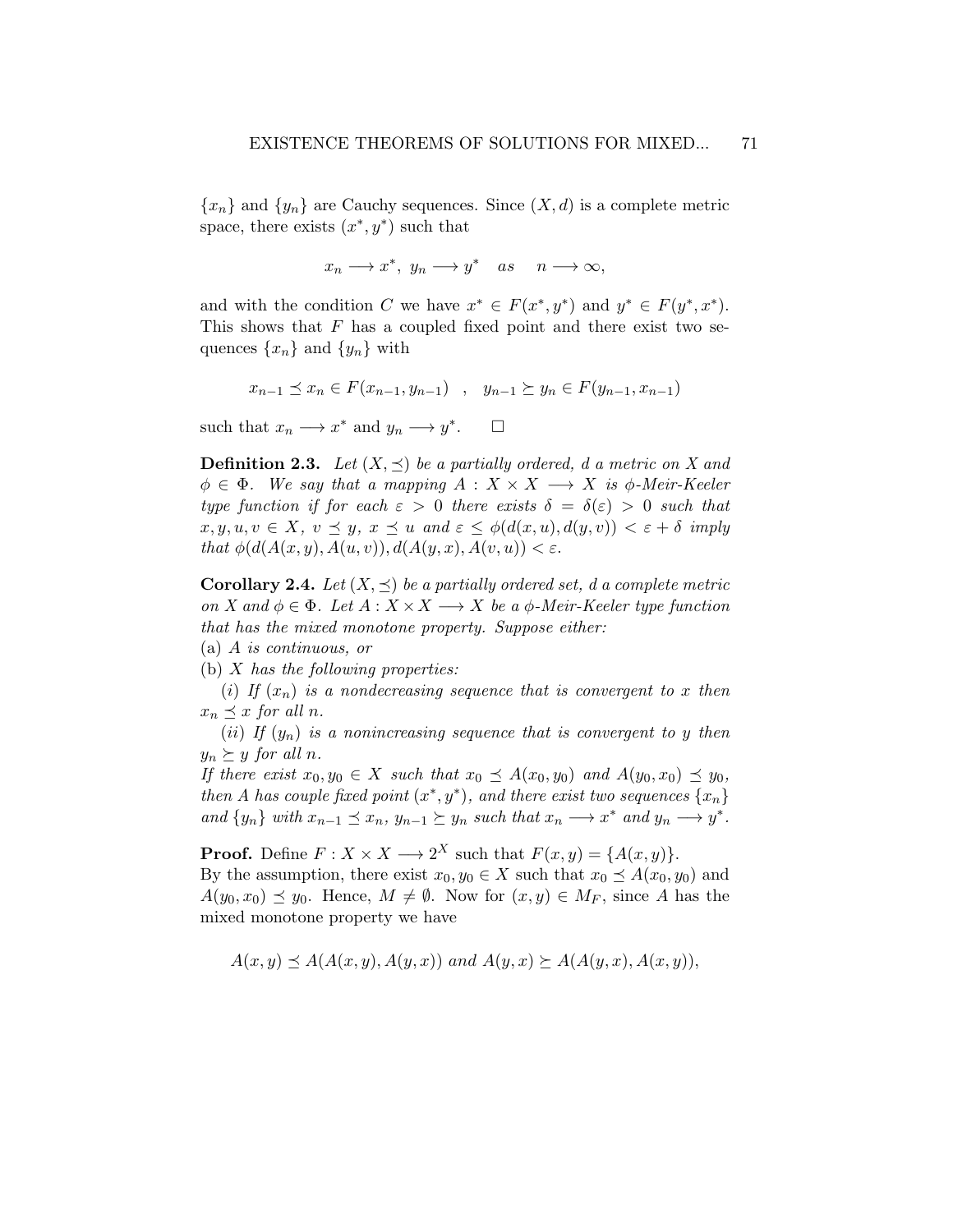Thus

$$
A(A(x, y), A(y, x)) \in F(A(x, y), A(y, x)) \cap [A(x, y), +\infty),
$$
 (7)

and

<span id="page-7-0"></span>
$$
A(A(y, x), A(x, y)) \in F(A(y, x), A(x, y)) \cap (-\infty, A(y, x)].
$$
 (8)

Now from [\(7\)](#page-5-4) and [\(8\)](#page-7-0) we have  $(A(x,y),A(y,x)) \in M_F$ ,  $A(x,y) \in$  $F(x, y) \cap [x, +\infty)$  and  $A(y, x) \in F(y, x) \cap [-\infty, y)$ . It follows that F satisfies condition (ii) of Theorem [2.2.](#page-3-0) Now we prove that  $F$  satisfies condition (i) of Theorem [2.2.](#page-3-0) For this purpose, let condition (a) holds, so F satisfies condition C. On the other hand, since A is a  $\phi$ -Meir-Keeler type function  $F$  satisfies condition (i) of Theorem [2.2.](#page-3-0)

Now suppose that (b) holds. If  $\{x_n\}$  is a nondecreasing sequence, then  $\{y_n\}$  is a nonincreasing sequence and  $z_n \in F(x_n, y_n)$  such that  $x_n \longrightarrow x_0$ ,  $y_n \longrightarrow y_0$  and  $z_n \longrightarrow z_0$ . We have two cases:

Case 1: There exists a subsequence  $\{n(k)\}\$  such that  $(x_{n(k)}, y_{n(k)}) =$  $(x_0, y_0)$ . Since  $z_{n(k)} \in F(x_{n(k)}, y_{n(k)}) = F(x_0, y_0) = \{A(x_0, y_0)\}\$ and  $z_n \longrightarrow z_0$  therefore  $z_0 \in F(x_0, y_0)$ .

Case 2: there exists  $k > 0$  such that for all  $n > k$ ,  $(x_n, y_n) \neq (x_0, y_0)$ . Since  $z_n = A(x_n, y_n), d(x_n, x_0) \longrightarrow 0$  and  $d(y_n, y_0) \longrightarrow 0$  then by prop-erty (iii) of Definition [1.7](#page-2-0) and the property that A is a  $\phi$ -Meir-Keeler type function, we have

$$
\phi(d(A(x_0, y_0), A(x_n, y_n)), d(A(y_0, x_0), A(y_n, x_n))) < \phi(d(x_n, x_0),
$$
  

$$
d(y_n, y_0)) \longrightarrow 0,
$$

which implies that

$$
d(A(x_0, y_0), A(x_n, y_n)) \longrightarrow 0.
$$

So  $z_0 = A(x_0, y_0)$  and by a similar reasoning  $H(x, y) := F(y, x)$  has this property too. Therefore, A has a couple fixed point  $(x^*, y^*)$  and there exist two sequences  $\{x_n\}$  and  $\{y_n\}$  by  $x_{n-1} \preceq x_n$  and  $y_{n-1} \geq y_n$  such that  $x_n \longrightarrow x^*$  and  $y_n \longrightarrow y^*$ .  $\Box$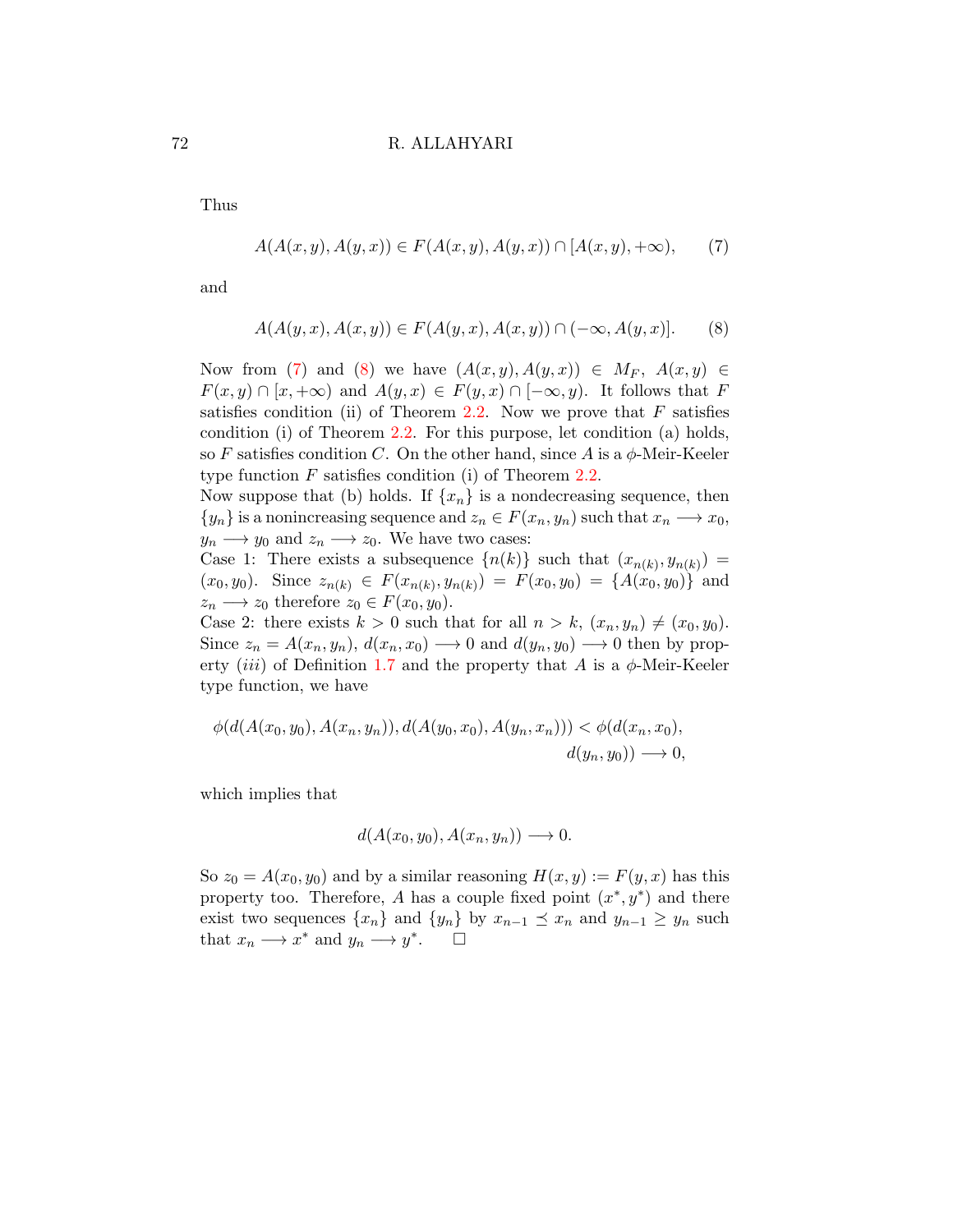Let  $(x, \preceq)$  be a partially ordered set. We endow the product space  $X \times X$  with the following partial order:

$$
(x, y), (u, v) \in X \times X
$$
,  $(u, v) \preceq (x, y) \Longleftrightarrow u \preceq x, v \succeq y$ .

Suppose that the product space  $X \times X$  endowed with the above mentioned partial order has the following property:

(H): For  $(x, y), (u, v) \in X \times X$  there exists  $(z, t) \in X \times X$  that is comparable to  $(x, y)$  and  $(u, v)$ .

<span id="page-8-0"></span>**Theorem 2.5.** Adding condition (H) to the hypotheses of Corollary  $2.4$ we obtain uniqueness of the couple fixed point of A.

**Proof.** Suppose that  $(x, y)$  and  $(z, t)$  are couple fixed points of A, that is  $x = A(x, y), y = A(y, x), z = A(z, t)$  and  $t = A(t, z)$ . Let  $(u, v)$  be an element of  $X \times X$  and comparable to  $(x, y)$  and  $(z, t)$ . Assume that  $(x, y) \succeq (u, v)$ . We construct sequences  $(u_n)$  and  $(v_n)$  defined inductively by  $u_0 = u$ ,  $v_0 = v$ ,  $u_{n+1} = A(u_n, v_n)$  and  $v_{n+1} = A(v_n, u_n)$ . Similar to Theorem 4 in [\[3\]](#page-20-0) we have  $(x, y) \succeq (u_n, v_n)$  for all  $n \in \mathbb{N}$ . Now, since  $u_n \preceq x$  and  $v_n \succeq y$ , using the  $\phi$ -Meir-Keeler condition we have

$$
\phi(d(x, u_{n+1}), d(y, v_{n+1})) = \phi(d(A(x, y), A(u_n, v_n)), d(A(y, x), A(v_n, u_n))) < \phi(d(x, u_n), d(y, v_n)).
$$

Thus  $\phi(d(x, u_n), d(y, v_n))$  is decreasing and with similar argument we have  $\phi(d(x, u_n), d(y, v_n)) \longrightarrow 0$ . Therefore by property (iii) of Defini-tion [1.7](#page-2-0) we have  $d(x, u_n) \longrightarrow 0$  and  $d(y, v_n) \longrightarrow 0$  this gives us  $u_n \longrightarrow x$ and  $v_n \longrightarrow y$ .

Using a similar argument for  $(z, t)$  we can obtain  $u_n \longrightarrow z$  and  $v_n \longrightarrow t$ . Now uniqueness of the limit gives  $x = z$  and  $y = t$ . The proof of the other cases is similar.  $\square$ 

Corollary [2.4](#page-6-0) with a condition that  $x_0, y_0$  are comparable gives a fixed point for the mapping A.

<span id="page-8-1"></span>Theorem 2.6. In addition to the hypotheses of Corollary [2.4,](#page-6-0) suppose that  $x_0, y_0 \in X$  are comparable. Then  $x^* = y^*$ .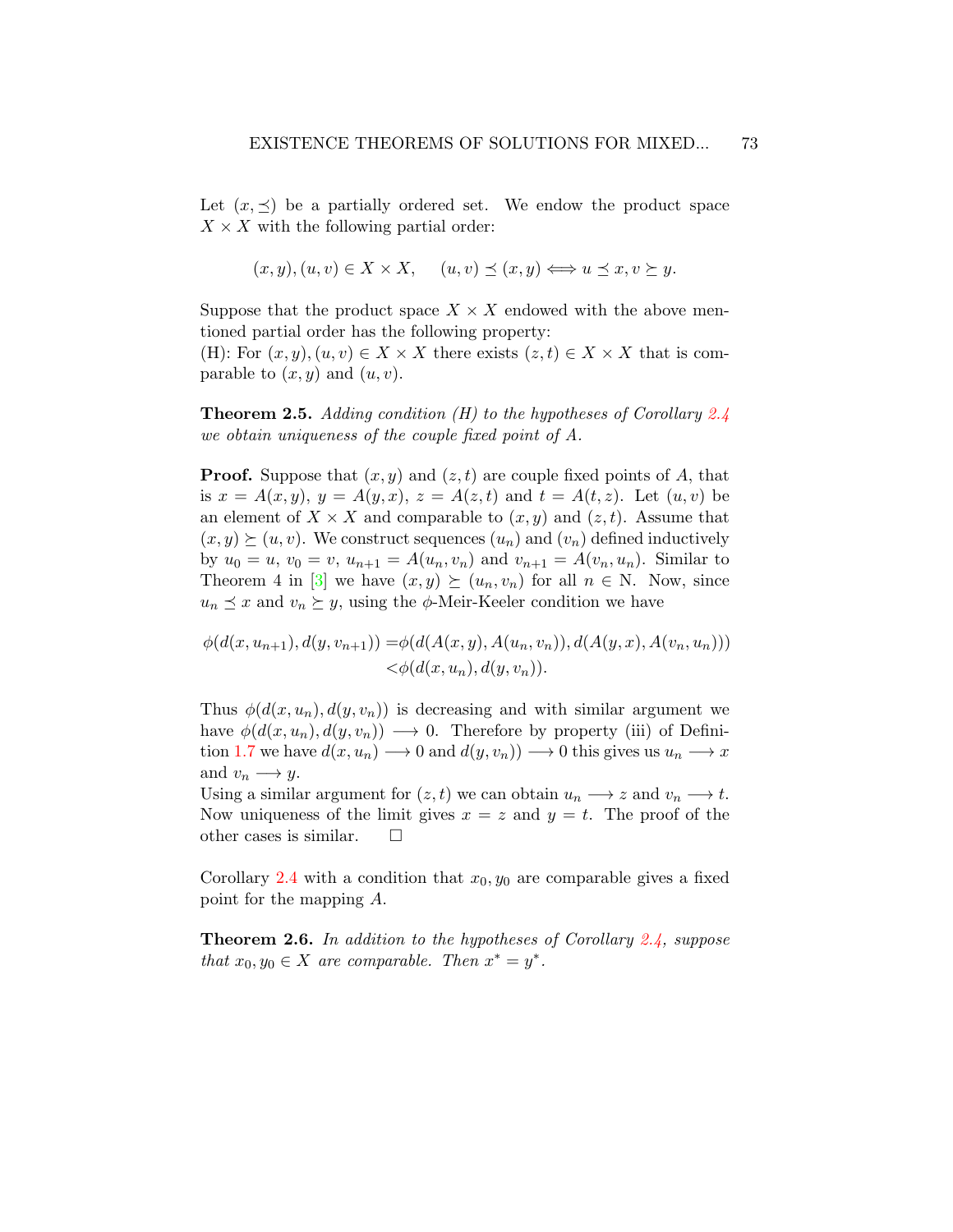**Proof.** We assume that  $x_0 \preceq y_0$  (a similar argument applies for  $x_0 \succeq$  $y_0$ ). Using the mixed monotone property of A, we have  $x_n \preceq y_n$  and by definition of φ-Meir-Keeler

$$
\phi(d(x_n, y_n), d(x_n, y_n)) < \phi(d(x_{n-1}, y_{n-1}), d(x_{n-1}, y_{n-1})).
$$

Therefore  $\phi(d(x_n, y_n), d(x_n, y_n))$  is decreasing and converges to some r and similar to Theorem [2.2](#page-3-0) we have  $r = 0$ . So by property (iii) of Definition [1.7](#page-2-0) and using the triangular inequality we have

$$
d(x^*, y^*) \le d(x^*, x_n) + d(x_n, y_n) + d(y^*, y_n) \to 0,
$$

therefore  $x^* = y^*$  $\Box$ 

## 3. Couple Fixed Point Theorem and  $T_{(\theta,\phi,\psi)}$  Condition

In this section we give some couple fixed point result for mappings satisfying generalized weak contraction in the setting of complete partially ordered metric spaces.

**Definition 3.1.** Let  $(X, \preceq)$  be a partially ordered set, d a metric on  $X, \phi \in \Phi, \psi \in \Psi$  and  $\theta$  is an altering function. We say that F:  $X \times X \longrightarrow 2^X$  has condition  $T_{(\theta,\phi,\psi)}$ , if  $x_1 \preceq x_2$ ,  $y_1 \succeq y_2$ ,  $(x_i, y_i) \in M$ ,  $p_i \in F(x_i, y_i) \cap [x_i, +\infty)$  and  $q_i \in F(y_i, x_i) \cap (-\infty, y_i]$  for  $i = 1, 2$  then

<span id="page-9-0"></span>
$$
\theta(\phi(d(p_1, q_1), d(p_2, q_2)) \leq \theta(\phi(d(x_1, x_2), d(y_1, y_2)) - \psi(\phi(d(x_1, x_2), d(y_1, y_2)).
$$
\n(9)

<span id="page-9-1"></span>**Theorem 3.2.** Let  $(X, \preceq)$  be a partially ordered set and d a complete metric on X. Let  $F: X \times X \longrightarrow 2^X$  be a multivalued mapping with  $M_F \neq \emptyset$ . suppose that:

(i) F has conditions C and  $T_{(\theta,\phi,\psi)}$  for some  $\phi \in \Phi$ ,  $\psi \in \Psi$  and  $\theta$  is an altering function ,

(ii) For each  $(x, y) \in M_F$ , there is  $(u, v) \in M_F$  such that  $u \in F(x, y) \cap$  $[x, +\infty), v \in F(y, x) \bigcap (-\infty, y].$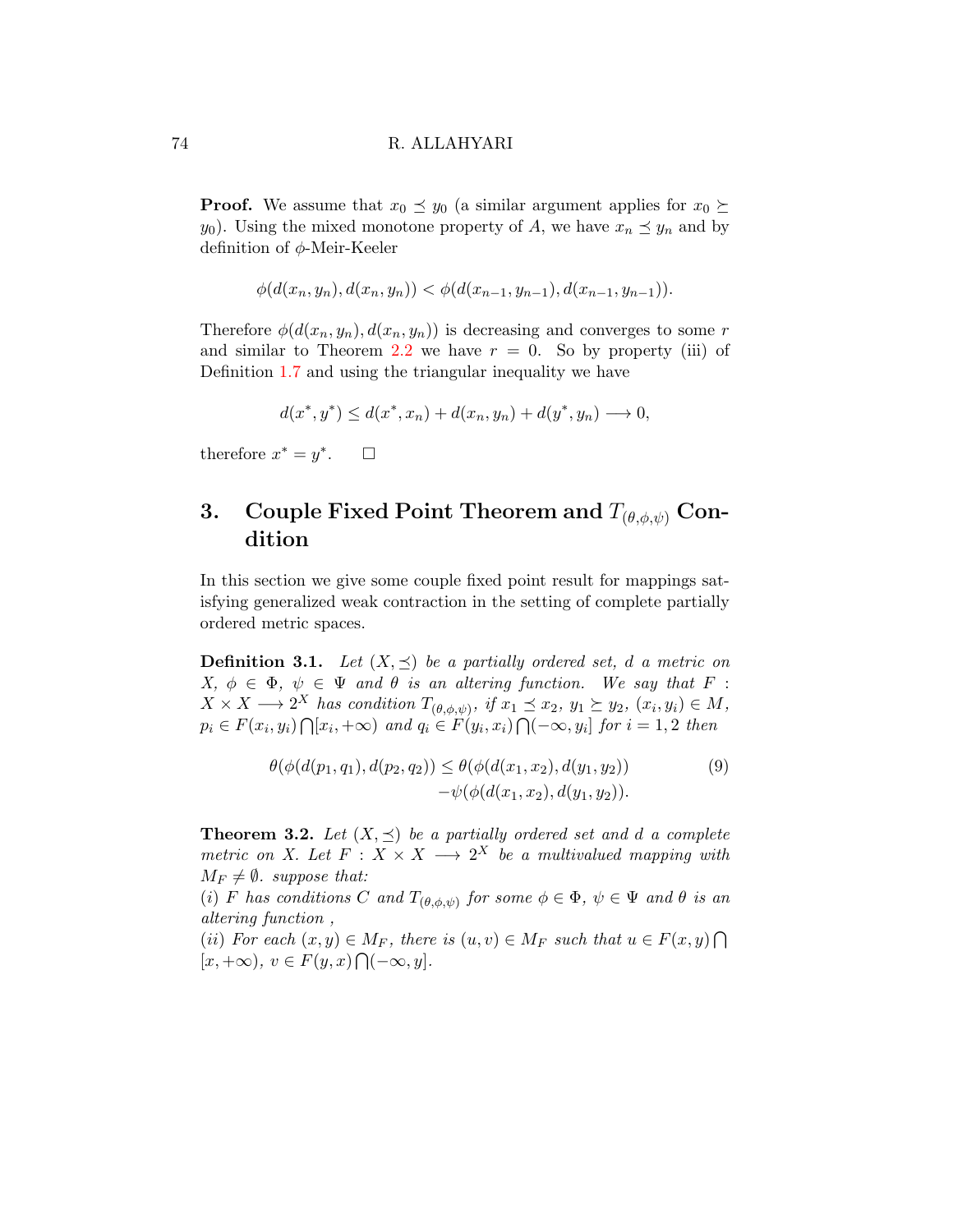Then F has a coupled fixed point  $(x^*, y^*)$  and there exist two sequences  $\{x_n\}$  and  $\{y_n\}$  with

$$
x_{n-1} \preceq x_n \in F(x_{n-1}, y_{n-1})
$$
 and  $y_{n-1} \succeq y_n \in F(y_{n-1}, x_{n-1}),$ 

such that  $x_n \longrightarrow x^*$  and  $y_n \longrightarrow y^*$ .

**Proof.** Similar to the proof of Theorem [2.2](#page-3-0) we get two sequences  $\{x_n\}$ and  $\{y_n\}$  satisfying  $(x_n, y_n) \in M_F$ ,

$$
x_{n-1} \le x_n \in F(x_{n-1}, y_{n-1}), \qquad n \ge 1,
$$

and

$$
y_{n-1} \ge y_n \in F(y_{n-1}, x_{n-1}), \qquad n \ge 1,
$$

and without restriction of the generality, we can suppose that  $(x_n, y_n) \neq$  $(x_{n-1}, y_{n-1}).$ 

claim 1:  $\phi(d(x_n, x_{n+1}), d(y_n, y_{n+1})) \longrightarrow 0$  as  $n \longrightarrow \infty$ . Define  $\varepsilon_n = \phi(d(x_n, x_{n-1}), d(y_n, y_{n-1}))$ . By definition of  $x_n, y_n$  and from (i) we have

$$
\theta(\varepsilon_n) \le \theta(\varepsilon_{n-1}) - \psi(\varepsilon_{n-1}) < \theta(\varepsilon_{n-1}).
$$

Since  $\theta$  is nondeceareasing, so  $\varepsilon_n$  is a positive decreasing sequence of real numbers thus, there is an  $r \geq 0$  such that  $\varepsilon_n \longrightarrow r$ . We shall show that  $r = 0$ . Suppose, to the contrary, that  $r \neq 0$ . Taking the limit as  $n \longrightarrow \infty$  (equivalently,  $\varepsilon_n \longrightarrow r$ ) of both sides of [\(9\)](#page-9-0) and have in mind that we suppose  $\lim_{s\to p}\phi(s) > 0$  for all  $p > 0$  and  $\theta$  is continuous, then we have

$$
\theta(r) = \lim_{n \to \infty} \theta(\varepsilon_n) \le \lim_{n \to \infty} [\theta(\varepsilon_{n-1}) - \psi(\varepsilon_{n-1})] < \theta(r),
$$

which is a contradiction, hence  $r = 0$ .

claim 2:  $\phi(d(x_n, x_m), d(y_n, y_m)) \longrightarrow 0.$ 

Suppose to the contrary, there exists an  $\varepsilon > 0$  for which we can find subsequences  $\{x_{n(k)}\}, \{x_{m(k)}\}$  of  $\{x_n\}$  and  $\{y_{n(k)}\}, \{y_{m(k)}\}$  of  $\{y_n\}$  with  $n(k) > m(k) \geq k$  such that

<span id="page-10-0"></span>
$$
\phi(d(x_{n(k)}, x_{m(k)}), d(y_{n(k)}, y_{m(k)})) \ge \varepsilon. \tag{10}
$$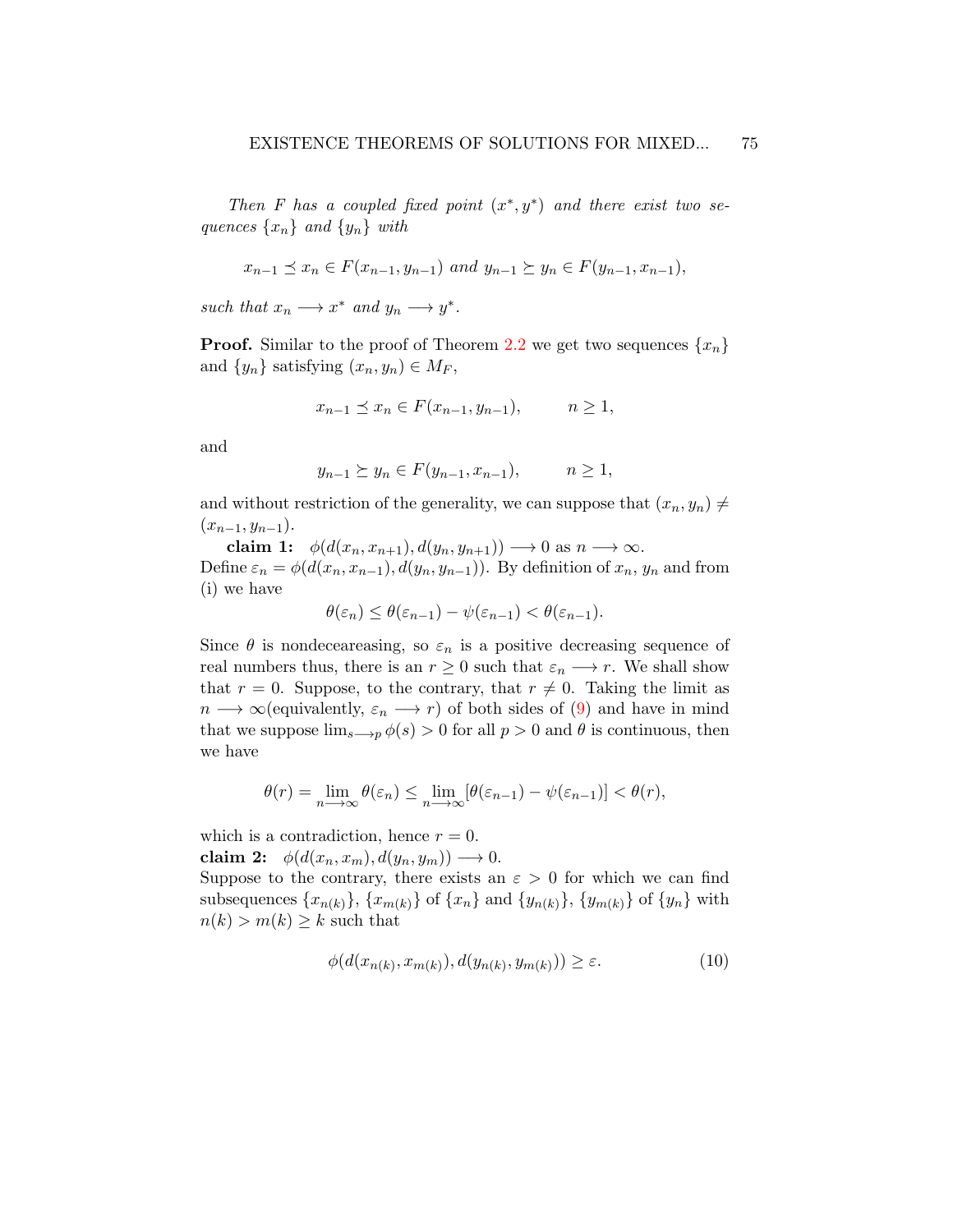Further, corresponding to  $m(k)$ , we can choose  $n(k)$ , in such a way that it is the smallest integer with  $n(k) > m(k) \geq k$  and satisfy [\(10\)](#page-10-0). Then

<span id="page-11-0"></span>
$$
\phi(d(x_{n(k)-1}, x_{m(k)}), d(y_{n(k)-1}, y_{m(k)})) < \varepsilon.
$$
\n(11)

Using [\(10\)](#page-10-0), [\(11\)](#page-11-0), and the property of subadditivity of  $\phi$  and triangle inequality, we have:

$$
\varepsilon \leq r_k \quad := \quad \phi(d(x_{n(k)}, x_{m(k)}), d(y_{n(k)}, y_{m(k)}))
$$
\n
$$
\leq \quad \phi(d(x_{n(k)-1}, x_{m(k)}), d(y_{n(k)-1}, y_{m(k)}))
$$
\n
$$
+ \quad \phi(d(x_{n(k)-1}, x_{n(k)}), d(y_{n(k)-1}, y_{n(k)}))
$$
\n
$$
\leq \quad \varepsilon + \phi(d(x_{n(k)-1}, x_{n(k)}), d(y_{n(k)-1}, y_{n(k)})).
$$

Letting  $k \longrightarrow \infty$  and using claim 1

<span id="page-11-3"></span>
$$
\lim_{k \to \infty} r_k = \lim_{k \to \infty} \phi(d(x_{n(k)}, x_{m(k)}), d(y_{n(k)}, y_{m(k)})) = \varepsilon.
$$
 (12)

Again, the property of subadditivity of  $\phi$  and triangle inequality

<span id="page-11-1"></span>
$$
\begin{aligned}\n&\phi(d(x_{n(k)}, x_{m(k)}), d(y_{n(k)}, y_{m(k)})) \\
&\leq \phi(d(x_{n(k)}, x_{n(k)-1}), d(y_{n(k)}, y_{n(k)-1})) \\
&+ \phi(d(x_{n(k)-1}, x_{m(k)-1}), d(y_{n(k)-1}, y_{m(k)-1})) \\
&+ \phi(d(x_{m(k)-1}, x_{m(k)}), d(y_{m(k)-1}, y_{m(k)})) \\
&\leq \varepsilon_{n(k)} + \varepsilon_{m(k)} \\
&+ \phi(d(x_{n(k)-1}, x_{m(k)-1}), d(y_{n(k)-1}, y_{m(k)-1}))\n\end{aligned} \tag{13}
$$

and

<span id="page-11-2"></span>
$$
\begin{aligned}\n&\phi(d(x_{n(k)-1}, x_{m(k)-1}), d(y_{n(k)-1}, y_{m(k)-1})) \\
&\leq \phi(d(x_{n(k)}, x_{n(k)-1}), d(y_{n(k)}, y_{n(k)-1})) \\
&+ \phi(d(x_{n(k)}, x_{m(k)}), d(y_{n(k)}, y_{m(k)})) \\
&+ \phi(d(x_{m(k)-1}, x_{m(k)}), d(y_{m(k)-1}, y_{m(k)})) \\
&\leq \varepsilon_{n(k)} + \varepsilon_{m(k)} \\
&+ \phi(d(x_{n(k)}, x_{m(k)}), d(y_{n(k)}, y_{m(k}))).\n\end{aligned}
$$
\n(14)

Thus, by [\(13\)](#page-11-1), [\(14\)](#page-11-2),  $\phi(d(x_{n(k)}, x_{m(k)}), d(y_{n(k)}, y_{m(k)})) \longrightarrow \varepsilon$  and  $\varepsilon_n \longrightarrow 0$ we get

<span id="page-11-4"></span>
$$
\phi(d(x_{n(k)-1}, x_{m(k)-1}), d(y_{n(k)-1}, y_{m(k)-1})) \longrightarrow \varepsilon. \tag{15}
$$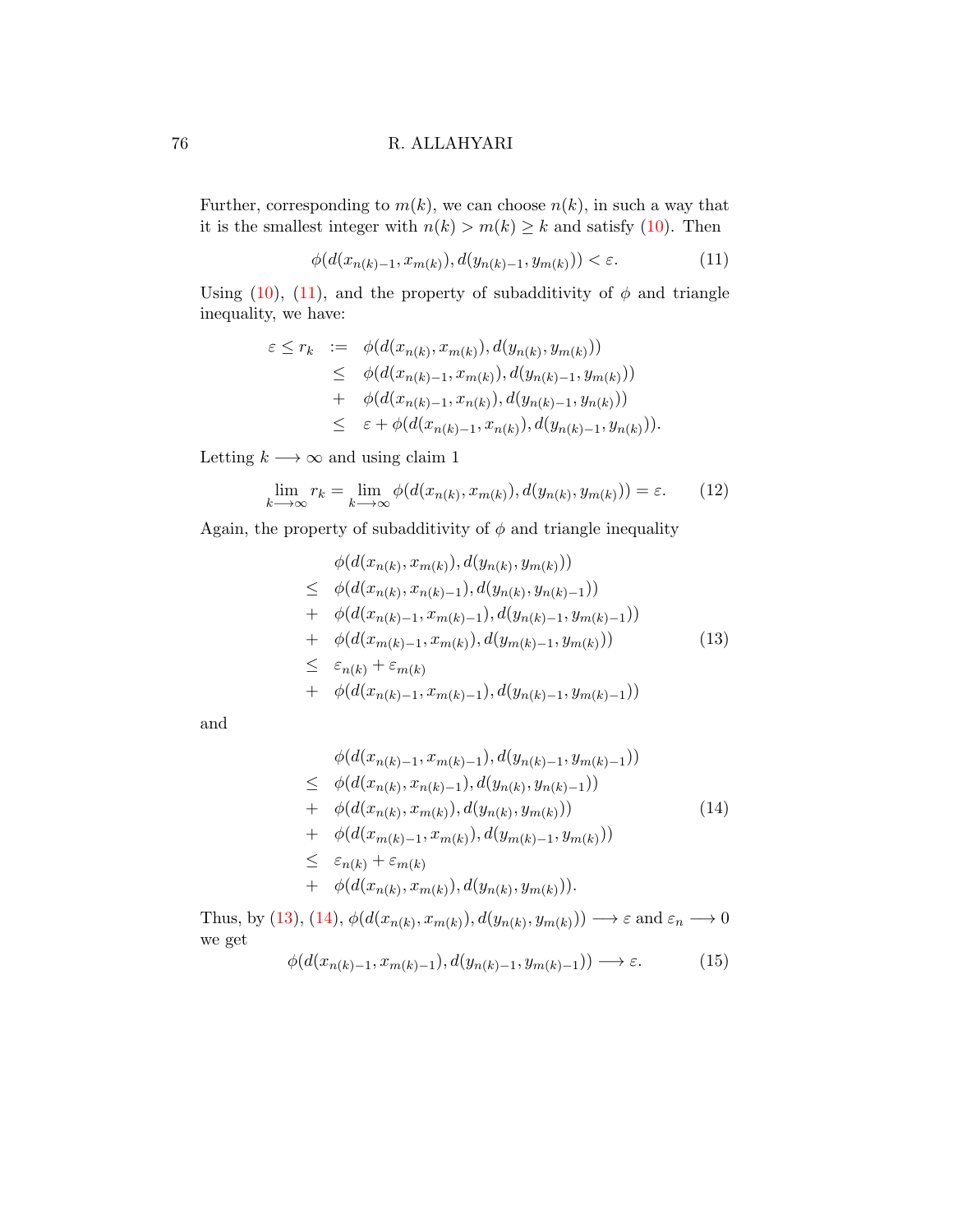Since  $n(k) > m(k)$  hence  $x_{n(k)} \succeq x_{m(k)}$  and  $y_{n(k)} \preceq y_{m(k)}$ . Using the property of  $\theta$  and condition  $T_{(\theta,\phi,\psi)}$ , we have

$$
\theta(\phi(d(x_{n(k)}, x_{m(k)}), d(y_{n(k)}, y_{m(k)}))) \le
$$
  

$$
\theta(\phi(d(x_{n(k)-1}, x_{m(k)-1}), d(y_{n(k)-1}, y_{m(k)-1})))
$$
  

$$
-\psi(\phi(d(x_{n(k)-1}, x_{m(k)-1}), d(y_{n(k)-1}, y_{m(k)-1}))).
$$

Letting  $k \longrightarrow \infty$ , by [\(12\)](#page-11-3) and [\(15\)](#page-11-4) we get

$$
\theta(\varepsilon) \le \theta(\varepsilon) - \psi(\varepsilon) < \theta(\varepsilon),
$$

which is a contradiction, so  $\phi(d(x_n, x_m), d(y_n, y_m)) \longrightarrow 0$ . Claim 2 and property (iii) in Definition [1.7](#page-2-0) show that  $\{x_n\}$  and  $\{y_n\}$  are Cauchy sequences. Since  $(X, d)$  is a complete metric space, there exists  $(x^*, y^*)$  such that

$$
x_n \longrightarrow x^*, \ y_n \longrightarrow y^* \quad as \quad n \longrightarrow \infty.
$$

By using condition (C) we have  $x^* \in F(x^*, y^*)$  and  $y^* \in F(y^*, x^*)$ . This implies F has coupled fixed point and there exist two sequences  $\{x_n\}$ and  $\{y_n\}$  with

$$
x_{n-1} \preceq x_n \in F(x_{n-1}, y_{n-1}), y_{n-1} \succeq y_n \in F(y_{n-1}, x_{n-1})
$$

such that  $x_n \longrightarrow x^*$  and  $y_n \longrightarrow y^*$  $\Box$ 

**Definition 3.3.** Let  $(X, \preceq)$  be a partially ordered set, d a metric on X,  $\phi \in \Phi$ ,  $\psi \in \Psi$  and  $\theta$  an altering function. We say that  $A: X \times X \longrightarrow X$ has condition  $T_{(\theta,\phi,\psi)}$  if  $x \preceq u, y \succeq v$  then

$$
\theta(\phi(d(A(x,y),A(u,v)),d(A(y,x),A(v,u)))) \leq \theta(\phi(d(x,u),d(y,v)))
$$
  
-  $\psi(\phi(d(x,u),d(y,v))).$ 

<span id="page-12-0"></span>**Corollary 3.4.** Let  $(X, \leq)$  be a partially ordered set, d a complete metric on X,  $\phi \in \Phi$ ,  $\psi \in \Psi$  and  $\theta$  is an altering function. Let  $A: X \times X \longrightarrow X$ has condition  $T_{(\theta,\phi,\psi)}$  and the mixed monotone property. Suppose either: (a) A is continuous, or

- $(b)$ X has the following properties:
	- (i) if  $(x_n)$  is a nondecreasing sequence that is convergent to x then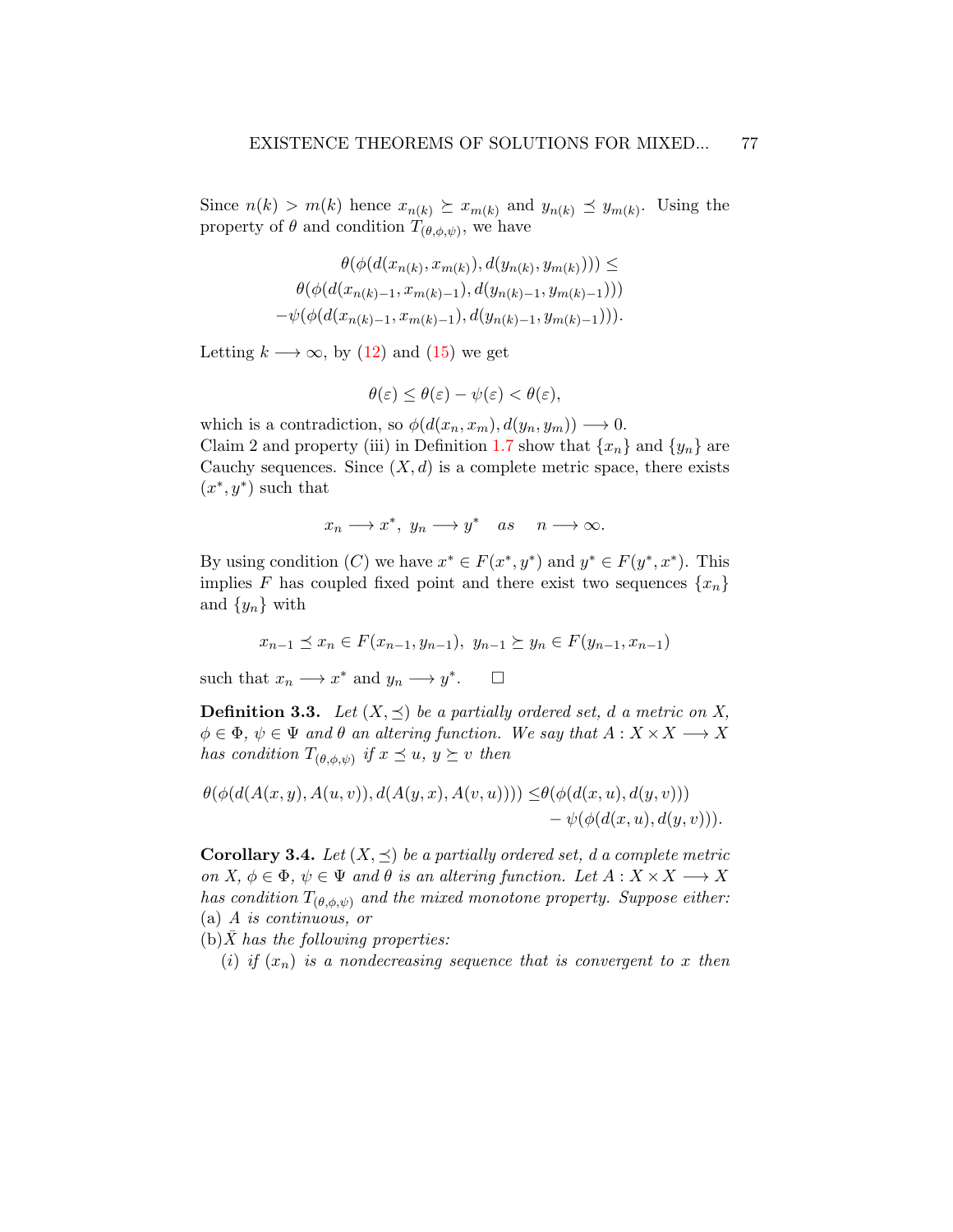$x_n \preceq x$  for all n;

(ii) if  $(y_n)$  is a nonincreasing sequence that is convergent to y then  $y_n \succeq y$  for all n.

If there exist  $x_0, y_0 \in X$  such that  $x_0 \preceq A(x_0, y_0)$  and  $A(y_0, x_0) \preceq y_0$ , then A has couple fixed point and there exist two sequences  $\{x_n\}$  and  $\{y_n\}$  with  $x_{n-1} \preceq x_n$ ,  $y_{n-1} \succeq y_n$  such that  $x_n \longrightarrow x^*$  and  $y_n \longrightarrow y^*$ .

**Proof.** The proof is similar to the proof of Corollary [2.4.](#page-6-0)  $\Box$ 

As a corollary of Theorem [3.2](#page-9-1) we have the main result of  $[5]$ .

**Corollary 3.5.** [\[5\]](#page-20-1) Let  $(X, \preceq)$  be a partially ordered set and suppose there is a metric d on X such that  $(X, d)$  is a complete metric space. Let  $F: X \times X \longrightarrow X$  be a mapping having the mixed monotone property on X such that there exist two elements  $x_0, y_0 \in X$  with

$$
x_0 \leq A(x_0, y_0)
$$
 and  $A(y_0, x_0) \leq y_0$ .

Suppose that there exist  $\theta$  is altering distance function and  $\psi \in \Psi$  such that

$$
\theta(d(A(x, y), A(u, v))) \le \frac{1}{2}\theta(d(x, u) + d(y, v)) - \psi(\frac{d(x, u) + d(y, v)}{2})
$$

for all  $x, y, u, v \in X$  with  $x \succeq u$  and  $y \preceq v$ . Suppose either: (a) A is continuous, or

 $(b)$ X has the following properties:

(i) if  $(x_n)$  is a nondecreasing sequence that is convergent to x then  $x_n \preceq x$  for all n,

(ii) if  $(y_n)$  is a nonincreasing sequence that is convergent to y then  $y_n \succeq y$  for all n.

then there exist  $x^*, y^* \in X$  such that

$$
x^* = A(x^*, y^*) \text{ and } A(y^*, x^*) = y^*.
$$

That is, F has a coupled fixed point in X.

As a corollary of Theorem [3.2](#page-9-1) we have the main result of  $[3]$ .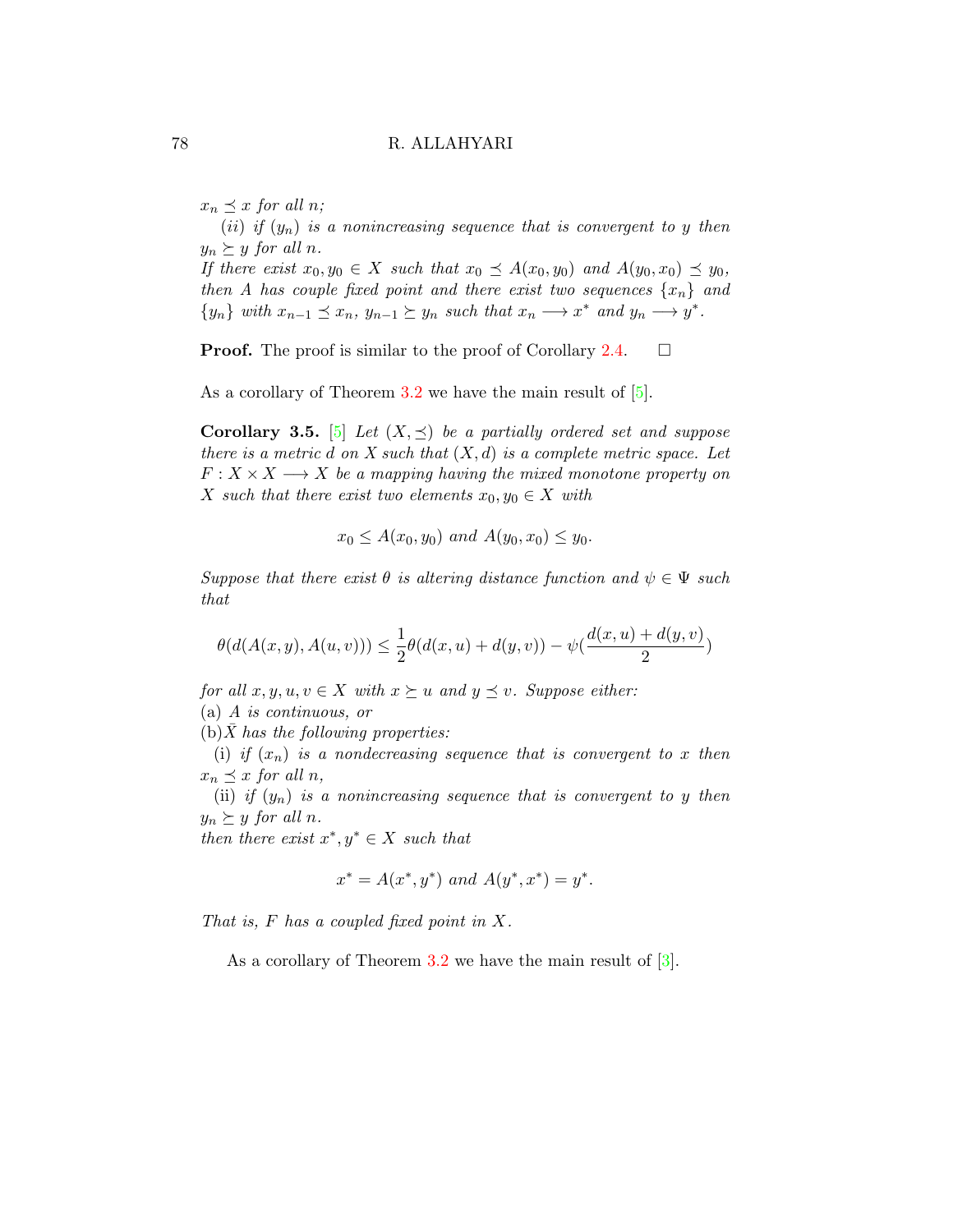**Corollary 3.6.** (Theorems 2 and 3 in [\[3\]](#page-20-0)) Let  $(X, \preceq)$  be a partially ordered set and suppose there is a metric d on X such that  $(X, d)$  is a complete metric space. Let  $F : X \times X \longrightarrow X$  be a mapping having the mixed monotone property on  $X$  such that there exist two elements  $x_0, y_0 \in X$  with

 $x_0 \leq A(x_0, y_0)$  and  $A(y_0, x_0) \leq y_0$ .

Suppose that there exist  $\theta$  is altering distance function and  $\psi \in \Psi$  such that

$$
\theta(d(A(x,y),A(u,v))) \leq \frac{1}{2}\theta(max(d(x,u),d(y,v))) - \psi(max(d(x,u),d(y,v)))
$$

for all  $x, y, u, v \in X$  with  $x \succeq u$  and  $\preceq v$ . Suppose either:

- (a) A is continuous, or
- (b) X has the following properties:
- (i) if  $(x_n)$  is a nondecreasing sequence that is convergent to x then  $x_n \preceq x$  for all n,
- (ii) if  $(y_n)$  is a nonincreasing sequence that is convergent to y then  $y_n \succeq y$  for all n.

then there exist  $x^*, y^* \in X$  such that

$$
x^* = A(x^*, y^*)
$$
 and  $A(y^*, x^*) = y^*$ .

That is, F has a coupled fixed point in X.

<span id="page-14-0"></span>**Theorem 3.7.** Adding condition  $(H)$  to the assumptions of Corollary [3.4](#page-12-0) we obtain uniqueness of the couple fixed point of A.

**Proof.** The proof is similar to the proof of Theorem [2.5.](#page-8-0)  $\Box$ 

<span id="page-14-1"></span>**Theorem 3.8.** In addition to the assumptions of Corollary [3.4](#page-12-0) suppose that  $x_0, y_0 \in X$  are comparable. Then  $x^* = y^*$ .

**Proof.** The proof is similar to the proof of Theorem [2.6.](#page-8-1)  $\Box$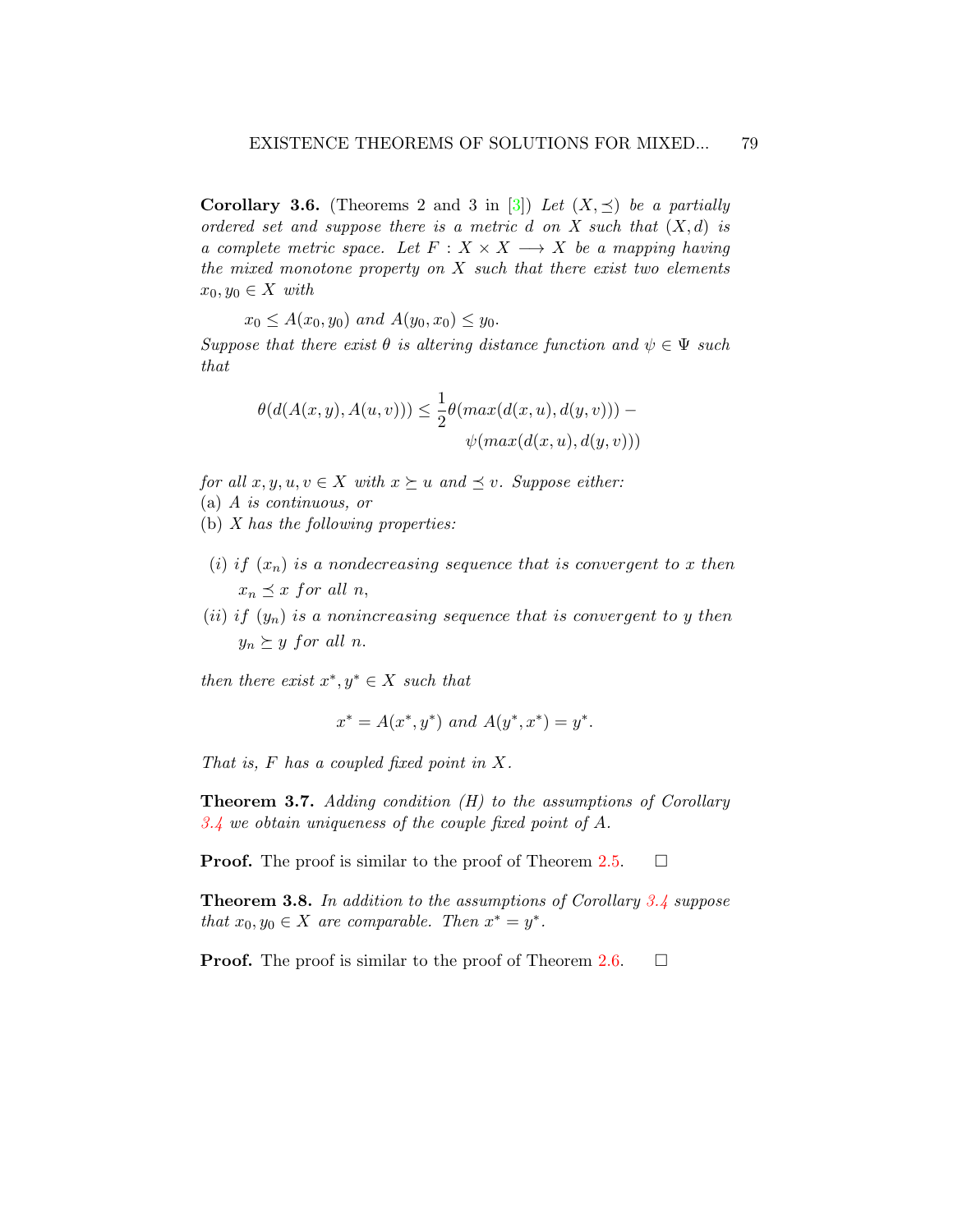# 4. Existence of Solution for a Class of Nonlinear Integral Equation

In this section, we study the existence of a unique solution to a class of nonlinear integral equations, as an application of our results.

**Definition 4.1.** Let  $\Theta$  denote all functions  $\vartheta : [0, \infty) \longrightarrow [0, \infty)$  satisfy: (i)  $\vartheta$  is nondecreasing;

(ii) There exists  $\psi \in \Psi$  such that  $\vartheta(x) = x - \psi(x)$ .

Consider the following integral equation:

<span id="page-15-0"></span>
$$
x(t) = G(t, \int_0^1 k_1(t, s) \Big( f(s, x(s)) + g(s, x(s)) \Big) ds,
$$

$$
\int_0^1 k_2(t, s) \Big( f(s, x(s)) + g(s, x(s)) \Big) ds
$$
(16)

for all  $t \in [0, 1]$ . We will analyze Eq.[\(16\)](#page-15-0) under the following assumptions:

 $(i)$   $G : [0,1] \times \mathbb{R} \times \mathbb{R} \longrightarrow \mathbb{R}$  is nondecreasing in the second argument and nonincreasing in the third argument such that

<span id="page-15-3"></span>
$$
|G(x, y, z) - G(x, y', z')| \le M_1 |y - y'| + M_2 |z - z'|,
$$
\n(17)

where  $0 \leq M_1, M_2 \leq 1$ ;

(ii)  $k_i : [0,1] \times [0,1] \longrightarrow \mathbb{R}$  (i = 1, 2) are continuous,  $k_1(t,s) \geq 0$  and  $k_2(t, s) \leq 0;$ 

(iii)  $f, g : [0, 1] \times \mathbb{R} \longrightarrow \mathbb{R}$  are continuous functions;

(iv) There exist  $\lambda, \mu > 0$  and  $\vartheta \in \Theta$  such that for all  $x, y \in \mathbb{R}$  and  $x \ge y$ 

<span id="page-15-1"></span>
$$
0 \le f(t, x) - f(t, y) \le \lambda \ \vartheta(x - y), \tag{18}
$$

and

<span id="page-15-2"></span>
$$
-\mu \vartheta(x-y) \le g(t,x) - g(t,y) \le 0; \tag{19}
$$

(v) There exist  $\alpha, \beta \in C[0,1]$  such that  $\alpha(t) \leq \beta(t)$ ,

$$
\alpha(t) \le G(t, \int_0^1 k_1(t, s) \Big( f(s, \alpha(s)) + g(s, \beta(s)) \Big) ds,
$$
  

$$
\int_0^1 k_2(t, s) \Big( f(s, \beta(s)) + g(s, \alpha(s)) \Big) ds,
$$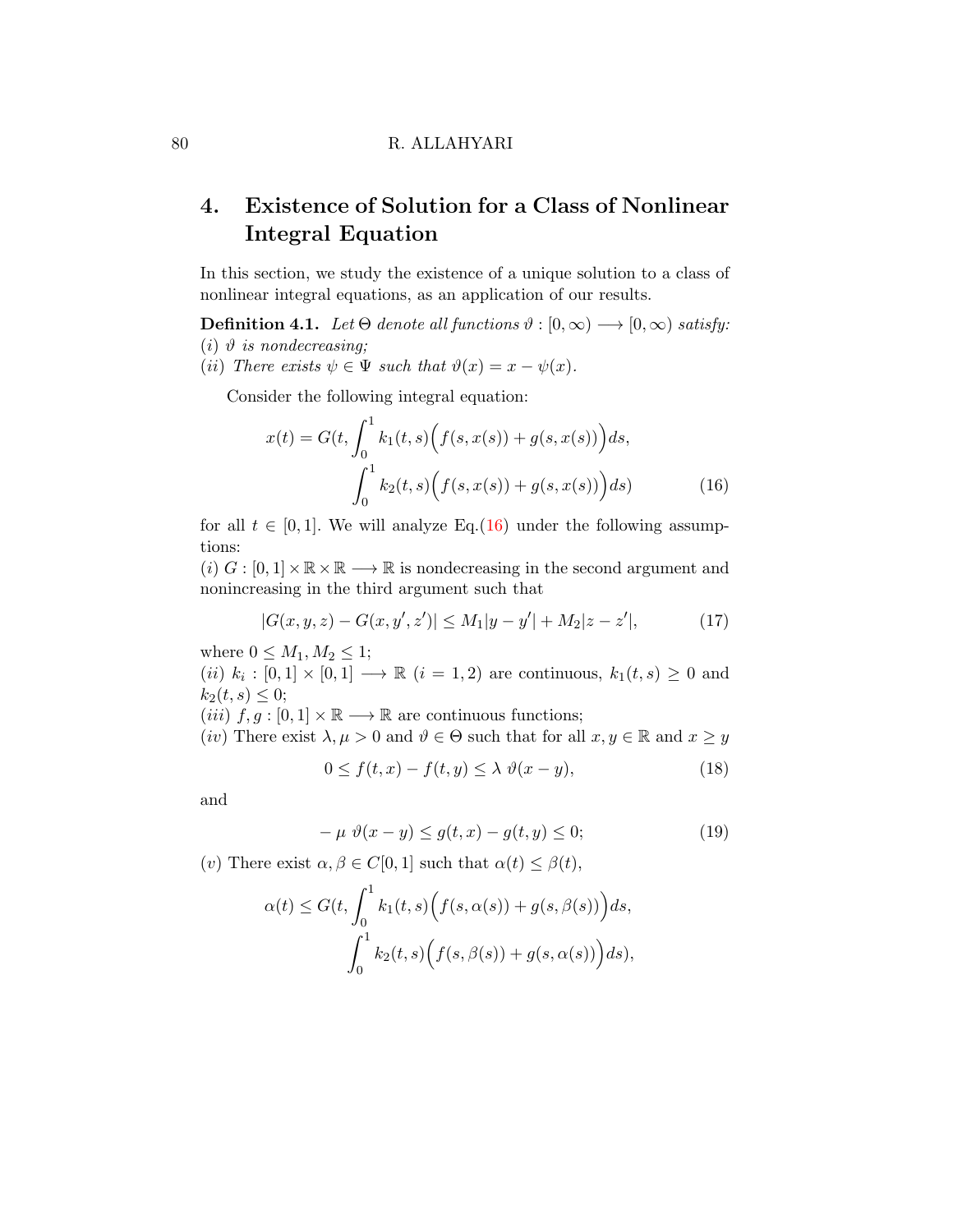and

$$
G\left(\int_0^1 k_1(t,s)\Big(f(s,\beta(s)) + g(s,\alpha(s))\Big)ds, \int_0^1 k_2(t,s)\Big(f(s,\alpha(s)) + g(s,\beta(s))\Big)ds\right) \leq \beta(t);
$$

(*vi*)  $2 \max(\lambda, \mu) \|k_1 - k_2\|_{\infty} \leq 1$  where

$$
||k_1 - k_2||_{\infty} = \sup\{k_1(t, s) - k_2(t, s) : t, s \in [0, 1]\}.
$$

Previously, we considered the space  $X = C[0, 1]$  of continuous function defined on [0, 1] with the standard metric given by

$$
d(x, y) = \sup_{t \in [0, 1]} |x(t) - y(t)|, \qquad \text{for } x, y \in C[0, 1].
$$

This space can also be equipped with a partial order given by

 $x, y \in C[0,1], \quad x \leq y \Longleftrightarrow x(t) \leq y(t), \quad \text{ for any } t \in [0,1].$ Clearly, in  $X \times X$  we can consider the order given by

 $(x, y), (u, v) \in X \times X,$   $(x, y) \leq (u, v) \Longleftrightarrow x \leq u$  and  $y \geq v$ . Now since for any  $x, y \in X$  we have that  $max(x, y), min(x, y) \in X$ , condition (H) is satisfied.

Moreover, in [\[7\]](#page-20-6) it is proved that  $(C[0, 1], \preceq)$  satisfies the assumption  $(16).$  $(16).$ 

Now, we formulate our result.

**Theorem 4.2.** Under assumptions (i) – (vi), Eq.[\(16\)](#page-15-0) has a unique solution in  $C[0, 1]$ .

**Proof.** Define  $F: X \times X \longrightarrow X$ 

$$
F(x, y)(t) = G(t, \int_0^1 k_1(t, s) (f(s, x(s)) + g(s, y(s))) ds,
$$

$$
\int_0^1 k_2(t, s) (f(s, y(s)) + g(s, x(s))) ds
$$

for  $t \in [0, 1]$ . By virtue of our assumptions, F is well defined (this means that for  $(x, y) \in X$  then  $F(x, y) \in X$ ). By [\(18\)](#page-15-1), [\(19\)](#page-15-2), G is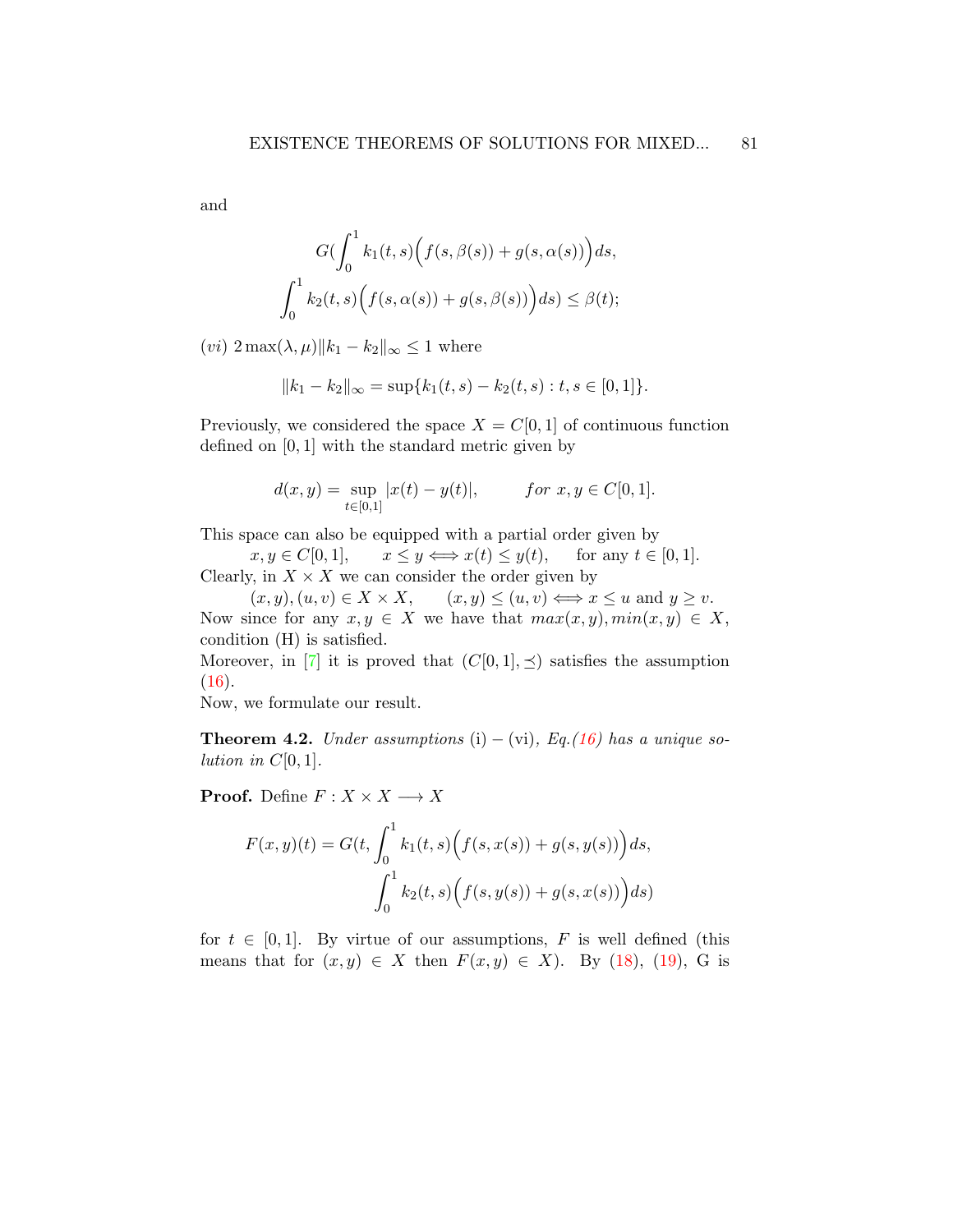nondecreasing in the second argument and nonincreasing in the third argument. Therefore,  $F$  has the mixed monotone property.

Now, for  $x \ge u$ ,  $y \le v$ , since F has mixed monotone property, we have

$$
d = d(F(x, y), F(u, v))
$$
  
\n
$$
= \sup_{t \in [0,1]} |F(x, y)(t) - F(u, v)(t)|
$$
  
\n
$$
= \sup_{t \in [0,1]} |G(t, \int_0^1 k_1(t, s) (f(s, x(s)) + g(s, y(s))) ds,
$$
  
\n
$$
\int_0^1 k_2(t, s) (f(s, y(s)) + g(s, x(s))) ds)
$$
  
\n
$$
- G(t, \int_0^1 k_1(t, s) (f(s, u(s)) + g(s, v(s))) ds,
$$
  
\n
$$
\int_0^1 k_2(t, s) (f(s, v(s)) + g(s, u(s))) ds)|.
$$

So by [\(17\)](#page-15-3), [\(18\)](#page-15-1) and [\(19\)](#page-15-2) we get

<span id="page-17-0"></span>
$$
d \le \sup_{t \in [0,1]} \left[ M_1 \int_0^1 k_1(t,s) \left[ \left( f(s, x(s)) - f(s, u(s)) \right) - \left( g(s, v(s)) - g(s, y(s)) \right) \right] ds \qquad (20)
$$

$$
-M_2 \int_0^1 k_2(t,s) \left[ \left( f(s, v(s)) - f(s, y(s)) \right) - \left( g(s, x(s)) - g(s, u(s)) \right) \right] ds \right].
$$

By our assumptions (notice that  $x\geq u$  and  $y\leq v)$ 

$$
f(s, x(s)) - f(s, u(s)) \leq \lambda \ \vartheta(x(s) - u(s)),
$$
  

$$
g(s, v(s)) - g(s, y(s)) \geq -\mu \ \vartheta(v(s) - y(s)),
$$
  

$$
f(s, v(s)) - f(s, y(s)) \leq \lambda \ \vartheta(v(s) - y(s)),
$$
  

$$
g(s, x(s)) - g(s, u(s)) \geq -\mu \ \vartheta(x(s) - u(s)).
$$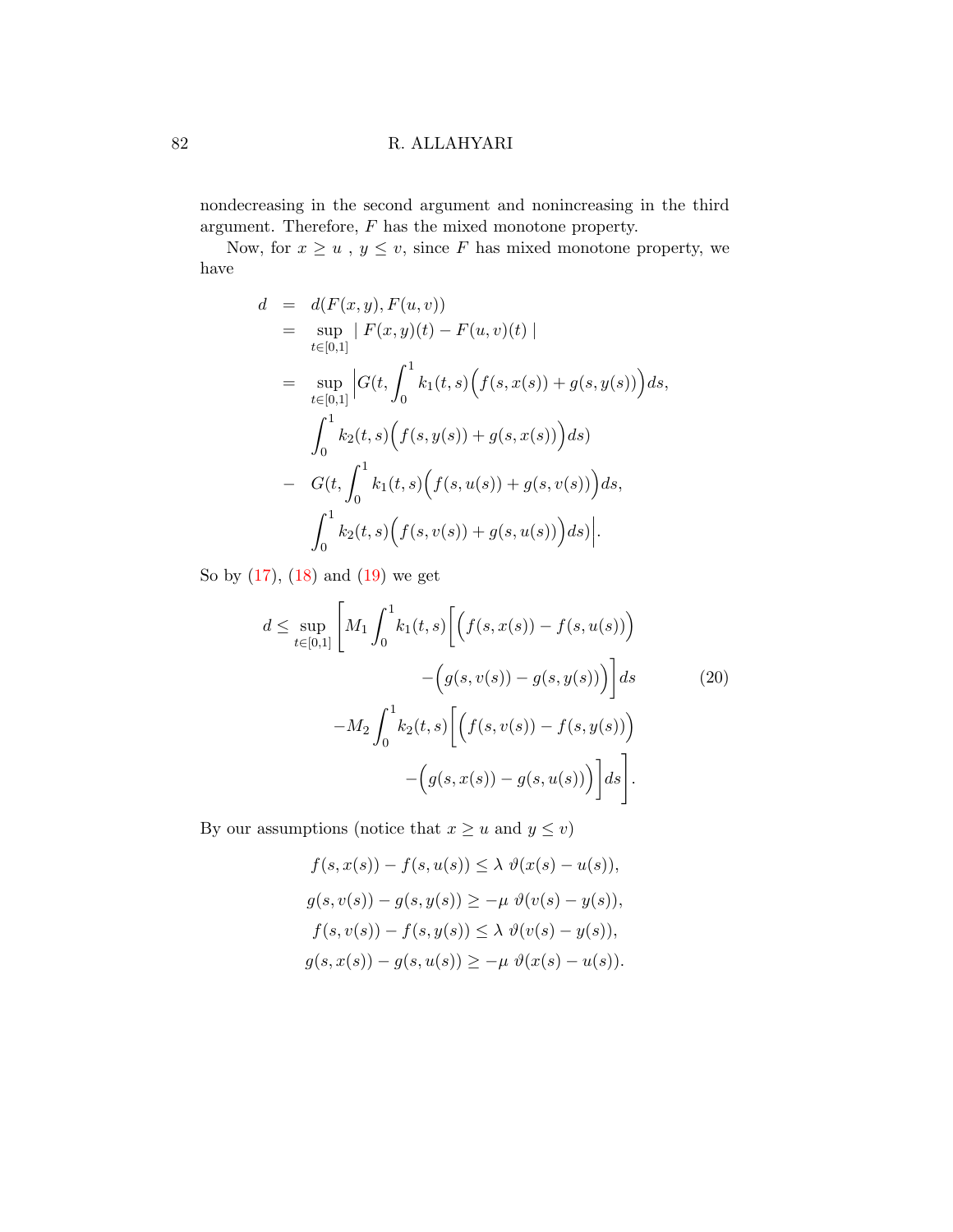Taking into account these last inequalities,  $k_2 \leq 0$  and  $(20)$  we get

$$
d(F(x, y), F(u, v)) \le \sup_{t \in [0,1]} \left[ M_1 \int_0^1 k_1(t, s) \left[ \lambda \vartheta(x(s) - u(s)) + \mu \vartheta(v(s) - y(s)) \right] ds \right.
$$
  
+ 
$$
M_2 \int_0^1 -k_2(t, s) \left[ \lambda \vartheta(v(s) - y(s)) + \mu \vartheta(x(s) - u(s)) \right] ds \right].
$$

Since  $0 \leq M_1, M_2 \leq 1$ , so we have

<span id="page-18-0"></span>
$$
d(F(x, y), F(u, v)) \le \max(\lambda, \mu) \sup_{t \in [0, 1]} \left[ \int_0^1 (k_1(t, s) - k_2(t, s)) \right]
$$
  

$$
\vartheta(x(s) - u(s)) + \int_0^1 (k_1(t, s) - k_2(t, s)) \vartheta(y(s) - v(s)) \right].
$$
 (21)

Define

(I)= 
$$
\int_0^1 (k_1(t, s) - k_2(t, s)) \vartheta(x(s) - u(s)),
$$
  
\n(II)=  $\int_0^1 (k_1(t, s) - k_2(t, s)) \vartheta(y(s) - v(s)).$ 

0 Using the Cauchy-Schwartz inequality in (I) we obtain

$$
(I) \leq \left( \int_0^1 (k_1(t,s) - k_2(t,s))^2 ds \right)^{\frac{1}{2}} \left( \int_0^1 \vartheta(x(s) - u(s))^2 ds \right)^{\frac{1}{2}}
$$
  
\n
$$
\leq \| k_1 - k_2 \|_{\infty} \cdot \vartheta(\|u - x\|)
$$
  
\n
$$
= \| k_1 - k_2 \|_{\infty} \cdot \vartheta(d(x,u)). \tag{22}
$$

Similarly, we can obtain the following estimate for (II):

<span id="page-18-1"></span>
$$
(II) = \| k_1 - k_2 \|_{\infty} \cdot \vartheta(d(y, v)). \tag{23}
$$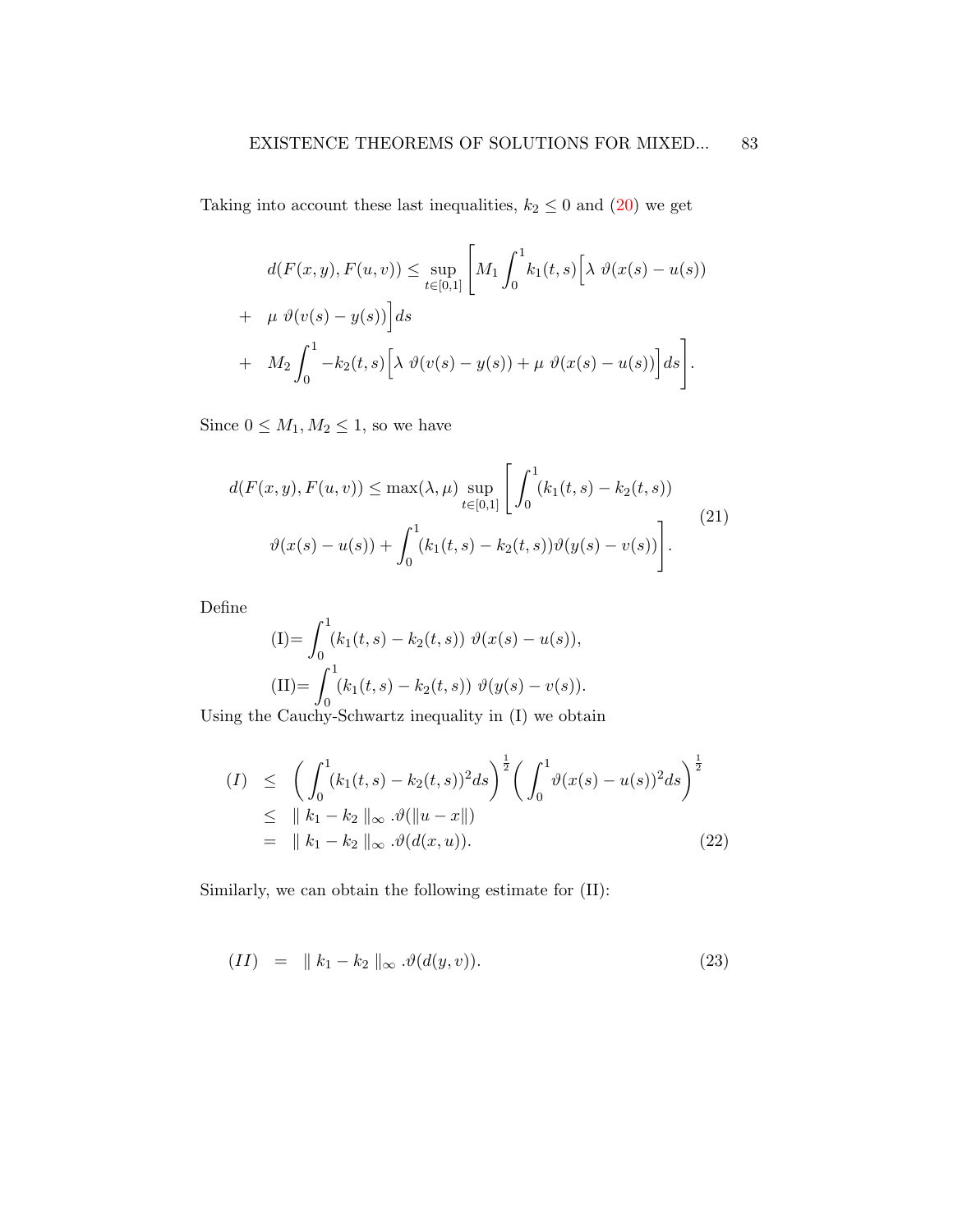From  $(21)-(23)$  $(21)-(23)$  $(21)-(23)$  we have

$$
d(F(x, y), F(u, v)) \le \max(\lambda, \mu) \|k_1 - k_2\|_{\infty} \left[ \vartheta(d(x, u)) + \vartheta(d(y, v)) \right]
$$
  

$$
\le 2 \max(\lambda, \mu) \|k_1 - k_2\|_{\infty} \max \left[ \vartheta(d(x, u)), \vartheta(d(y, v)) \right].
$$

The last inequality and assumption (vi) give us

$$
d(F(x, y), F(u, v)) \leq \max \left[ \vartheta(d(x, u))), \vartheta(d(y, v)) \right] \leq \vartheta \bigg( \max \left[ d(x, u), d(y, v) \right] \bigg).
$$

Hence

$$
d(F(x, y), F(u, v)) \leq \vartheta \bigg( \max \Big[ d(x, u), d(y, v) \Big] \bigg)
$$

.

Similarly,

$$
d(F(y,x), F(v,u)) \leq \vartheta \bigg( \max \Big[ d(x,u)), d(y,v)) \Big] \bigg).
$$

Therefore, we have

$$
\max [d(F(y, x), F(v, u)), d(F(x, y), F(u, v))] \leq \vartheta \bigg( \max [d(x, u)),
$$
  

$$
d(y, v)] \bigg).
$$

Put  $\theta = x$ ,  $\phi(x, y) = \max(x, y)$ , obviously,  $\phi \in \Phi$ ,  $\psi \in \Psi$  and  $\theta$  is an altering distance function. This proves that the operator F satisfies the contractive condition appearing in Corollary [3.4.](#page-12-0) Finally, let  $\alpha$ ,  $\beta$  be the functions appearing in assumption  $(v)$ . Then, by  $(v)$ , we get

$$
\alpha \leq F(\alpha, \beta)
$$
 and  $F(\beta, \alpha) \leq \beta$ .

Theorem [3.7](#page-14-0) gives us that F has a unique coupled fixed point  $(x, y) \in$  $X \times X$ . Since  $\alpha \leq \beta$ , Theorem [3.8](#page-14-1) says us that  $x = y$ . This implies  $x = F(x, x)$  and x is the unique solution of Eq. [\(16\)](#page-15-0). This completes the proof.  $\square$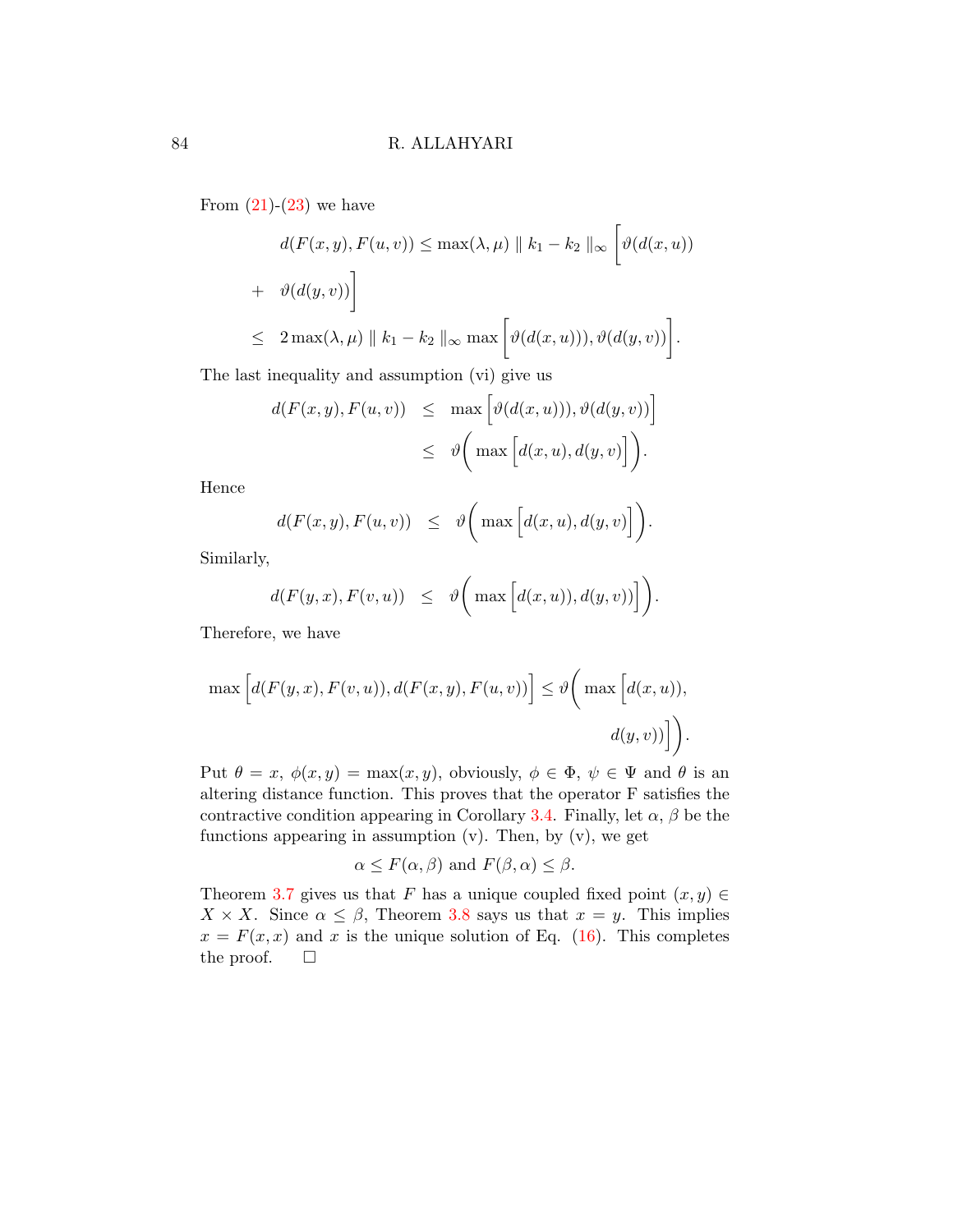### References

- <span id="page-20-3"></span>[1] R. P. Agarwal, M. A. El-Gebeily and D. O'Regan, Generalized contractions in partially ordered metric spaces, Appl. Anal., 87 (2008), 1-8.
- <span id="page-20-4"></span>[2] T. Gnana Bhaskar and V. Lakshmikantham, Fixed point theorems in partially ordered metric spaces and applications, Nonlinear Anal., 65 (2006), 1379-1393.
- <span id="page-20-0"></span>[3] J. Harjani, B. Lopez and K. Sadarangani, Fixed point theorems for mixed monotone operators and applications to integral equations, Nonlinear Anal., 74 (2011), 1749-1760.
- <span id="page-20-7"></span>[4] V. Lakshmikantham and L. Cirić, Coupled fixed point theorems for nonlinear contractions in partially ordered metric spaces, Nonlinear Anal., 70 (2009), 4341-4349.
- <span id="page-20-1"></span>[5] N. V. Luong and N. X. Thuan, Coupled fixed points in partially ordered metric spaces and application, Nonlinear Anal., 74 (2011), 983-992.
- <span id="page-20-5"></span>[6] J. J. Nieto and R. Rodriguez-Lopez, Contractive mapping theorems in partially ordered sets and applications to ordinary differential equation, *Order*, **22** (2005), 223-239.
- <span id="page-20-6"></span>[7] J. J. Nieto and R. Rodriguez-Lopez, Existence and uniqueness of fixed point in partially ordered sets and applications to ordinary differential equations, Acta Math. Sin. (Engl. Ser.), 23 (2007), 2205- 2212.
- <span id="page-20-8"></span>[8] M. D. Rus, Fixed point theorems for generalized contractions in partially ordered metric spaces with semi-monotone metric, Nonlinear Anal., 74 (2011), 1804-1813.
- <span id="page-20-2"></span>[9] B. Samet, Coupled fixed point theorems for a generalized Meir-Keeler contraction in partially ordered metric spaces, Nonlinear Anal., **72** (2010), 4508-4517.